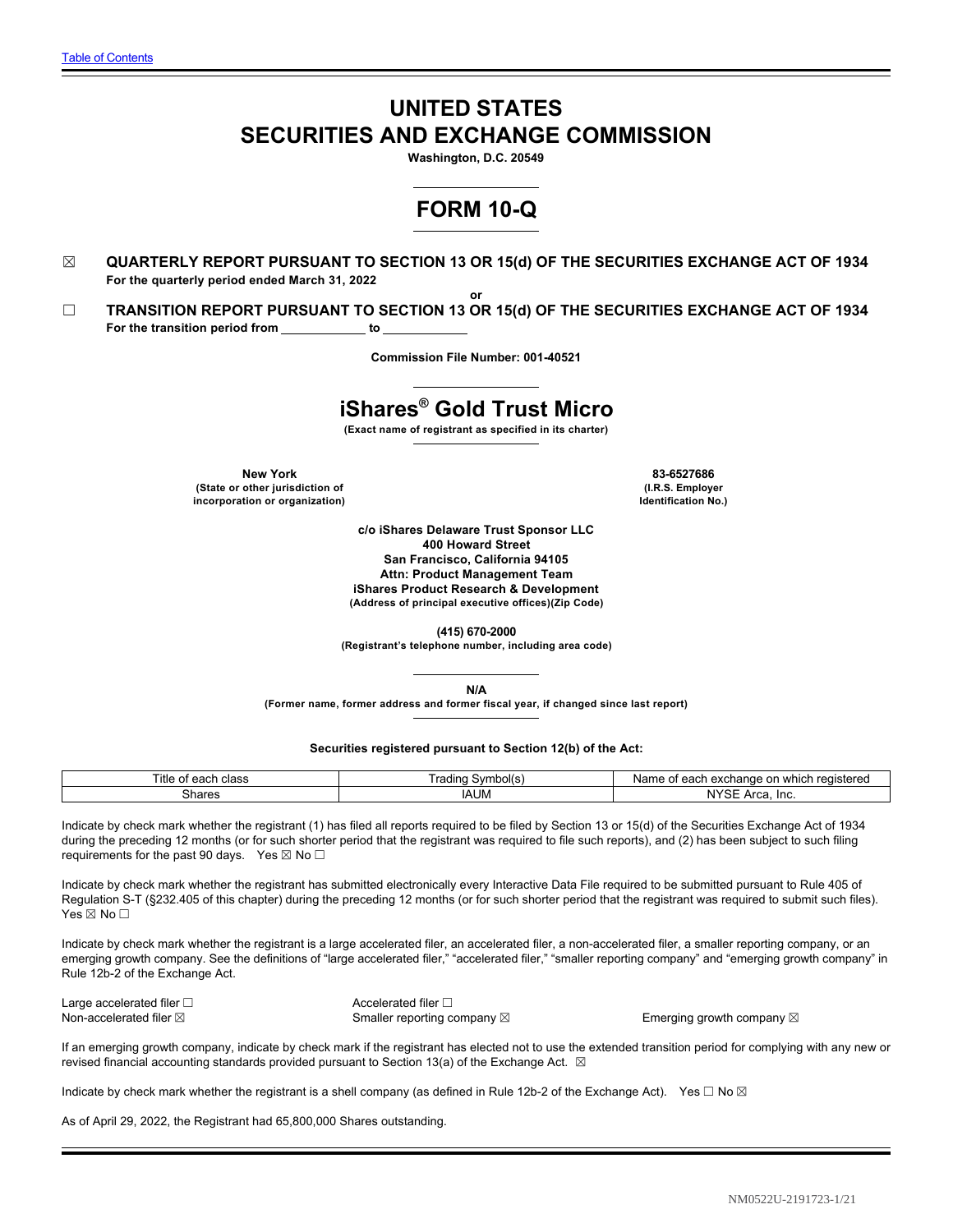# <span id="page-1-0"></span>**Table of Contents**

|                   | <b>PART I-FINANCIAL INFORMATION</b>                                                   | Page            |
|-------------------|---------------------------------------------------------------------------------------|-----------------|
| Item 1.           | <b>Financial Statements (Unaudited)</b>                                               | 1               |
|                   | Statements of Assets and Liabilities at March 31, 2022 and December 31, 2021          | 1               |
|                   | Statement of Operations for the three months ended March 31, 2022                     | $\overline{2}$  |
|                   | Statement of Changes in Net Assets for the three months ended March 31, 2022          | $\overline{3}$  |
|                   | Statement of Cash Flows for the three months ended March 31, 2022                     | $\overline{4}$  |
|                   | Schedules of Investments at March 31, 2022 and December 31, 2021                      | <u>5</u>        |
|                   | <b>Notes to Financial Statement</b>                                                   | $\underline{6}$ |
| Item 2.           | Management's Discussion and Analysis of Financial Condition and Results of Operations | <u>10</u>       |
| Item 3.           | <b>Quantitative and Qualitative Disclosures About Market Risk</b>                     | 11              |
| Item 4.           | <b>Controls and Procedures</b>                                                        | 11              |
|                   | <b>PART II - OTHER INFORMATION</b>                                                    |                 |
| Item 1.           | <b>Legal Proceedings</b>                                                              | 12              |
| Item 1A.          | <b>Risk Factors</b>                                                                   | 12              |
| Item 2.           | Unregistered Sales of Equity Securities and Use of Proceeds                           | <u>13</u>       |
| Item 3.           | <b>Defaults Upon Senior Securities</b>                                                | <u>13</u>       |
| Item 4.           | <b>Mine Safety Disclosures</b>                                                        | 13              |
| Item 5.           | <b>Other Information</b>                                                              | <u>13</u>       |
| Item 6.           | <b>Exhibits</b>                                                                       | <u>14</u>       |
| <b>SIGNATURES</b> |                                                                                       | 15              |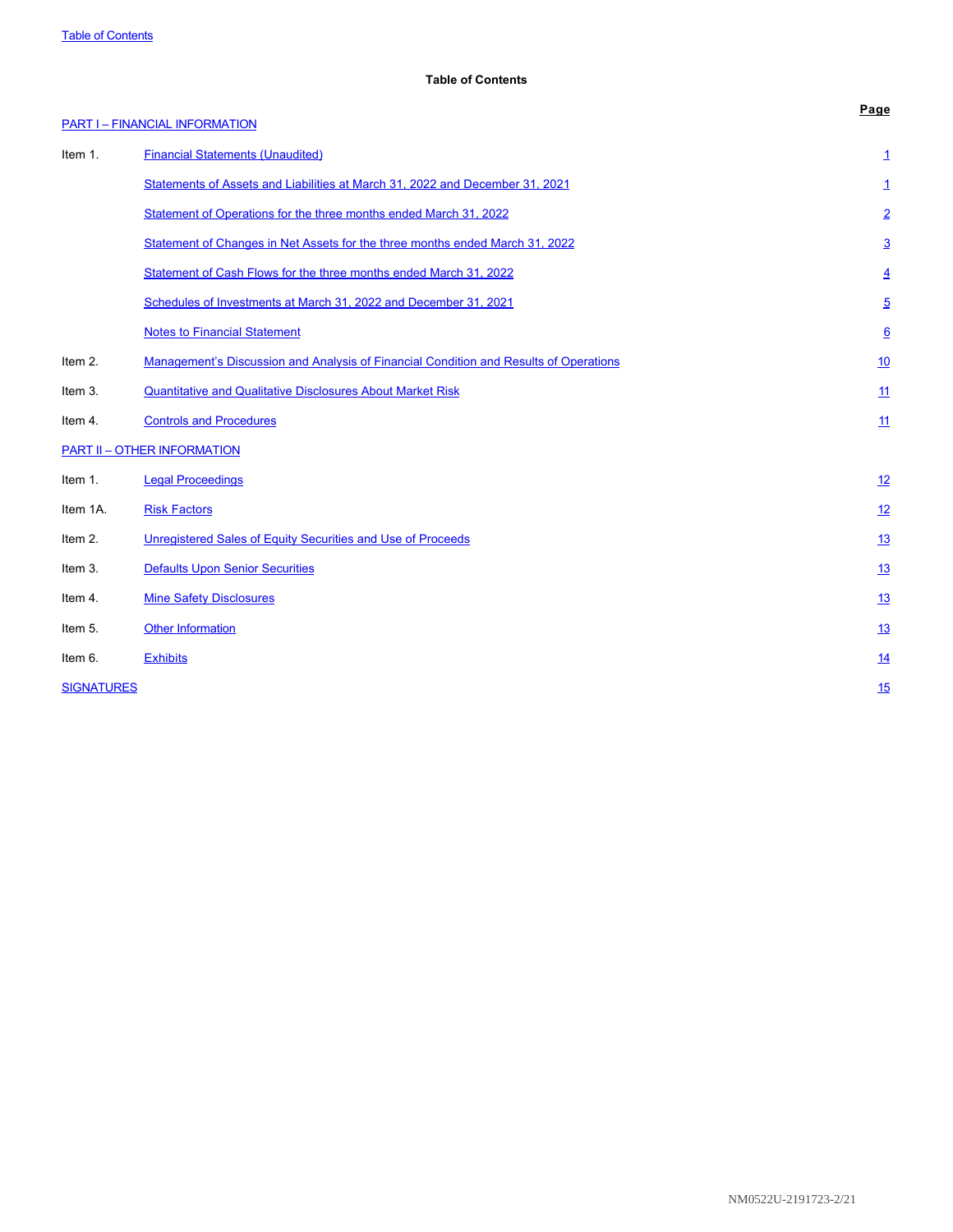# <span id="page-2-0"></span>**PART I** – **FINANCIAL INFORMATION**

# <span id="page-2-1"></span>**Item 1. Financial Statements**

# **iShares® Gold Trust Micro Statements of Assets and Liabilities (Unaudited)**

<span id="page-2-2"></span>At March 31, 2022 and December 31, 2021

|                                                          | March 31,<br>2022 |    | December 31,<br>2021 |
|----------------------------------------------------------|-------------------|----|----------------------|
| <b>Assets</b>                                            |                   |    |                      |
| Investment in gold bullion, at fair value <sup>(a)</sup> | 1,325,800,708     | S. | 872,434,117          |
| <b>Total Assets</b>                                      | 1,325,800,708     |    | 872,434,117          |
|                                                          |                   |    |                      |
| <b>Liabilities</b>                                       |                   |    |                      |
| Sponsor's fees payable                                   | 76,328            |    | 49,995               |
| <b>Total Liabilities</b>                                 | 76,328            |    | 49,995               |
|                                                          |                   |    |                      |
| Commitments and contingent liabilities (Note 6)          |                   |    |                      |
|                                                          |                   |    |                      |
| <b>Net Assets</b>                                        | 1,325,724,380     |    | 872,384,122          |
|                                                          |                   |    |                      |
| Shares issued and outstanding <sup>(b)</sup>             | 68,300,000        |    | 47,950,000           |
| Net asset value per Share (Note 2C)                      | \$<br>19.41       | \$ | 18.19                |

(a) Cost of investment in gold bullion: \$1,234,448,048 and \$858,638,067, respectively.

(b) No par value, unlimited amount authorized.

*See notes to financial statements.*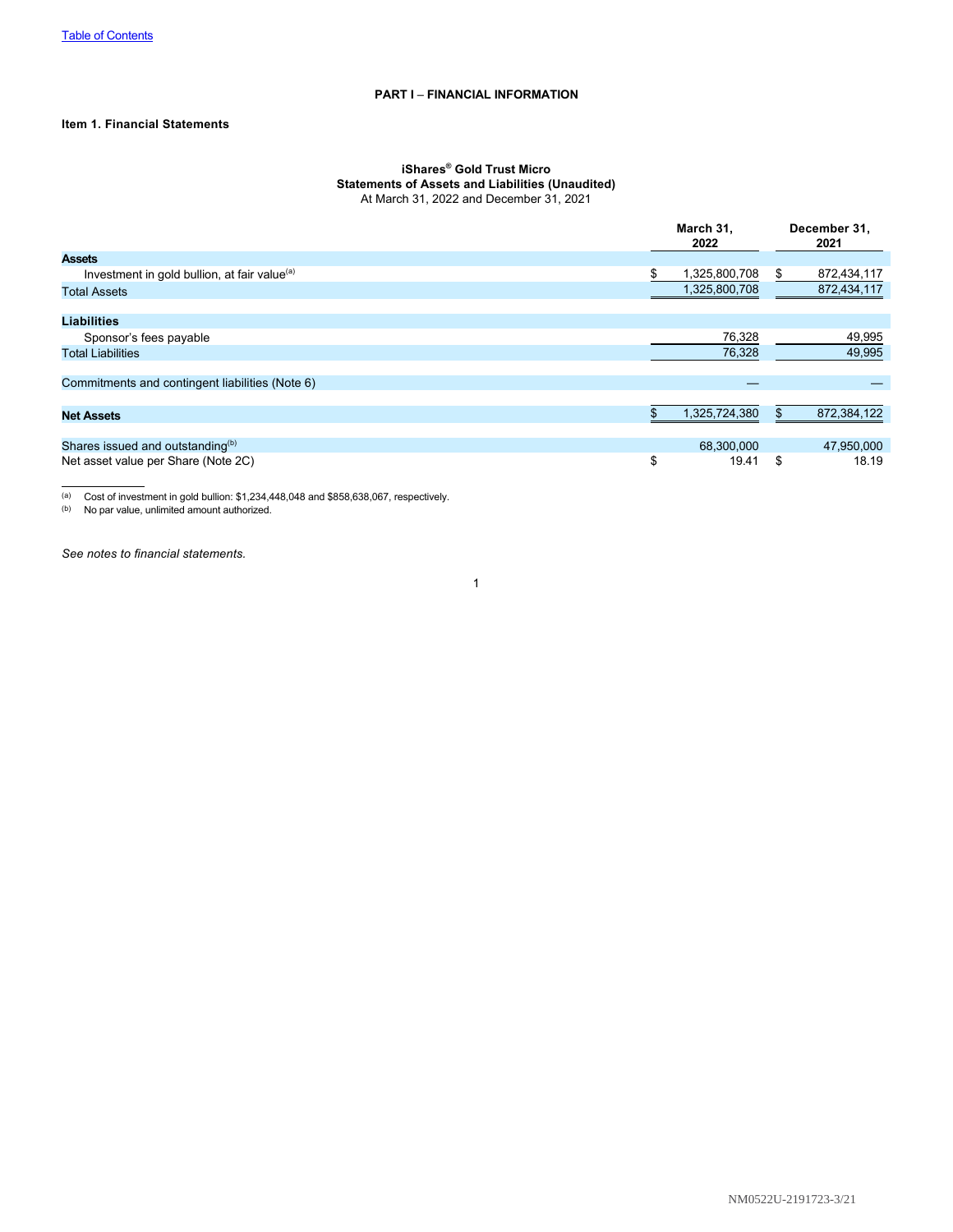## <span id="page-3-0"></span>**iShares® Gold Trust Micro Statement of Operations (Unaudited)** For the three months ended March 31, 2022

|                                                       | <b>Three Months Ended</b><br>March 31,<br>2022 |
|-------------------------------------------------------|------------------------------------------------|
| <b>Expenses</b>                                       |                                                |
| Sponsor's fees                                        | \$<br>437,075                                  |
| Sponsor's fees waiver                                 | (233,058)                                      |
| Total expenses                                        | 204,017                                        |
| Net investment loss                                   | (204, 017)                                     |
|                                                       |                                                |
| <b>Net Realized and Unrealized Gain (Loss)</b>        |                                                |
| Net realized gain from:                               |                                                |
| Gold bullion sold to pay expenses                     | 4,816                                          |
| Gold bullion distributed for the redemption of Shares | 3,613,498                                      |
| Net realized gain                                     | 3,618,314                                      |
| Net change in unrealized appreciation/depreciation    | 77,556,610                                     |
| Net realized and unrealized gain                      | 81,174,924                                     |
|                                                       |                                                |
| Net increase in net assets resulting from operations  | 80,970,907                                     |
|                                                       |                                                |
| Net increase in net assets per Share <sup>(a)</sup>   | \$<br>1.27                                     |

(a) Net increase in net assets per Share based on average shares outstanding during the period.

*See notes to financial statements.*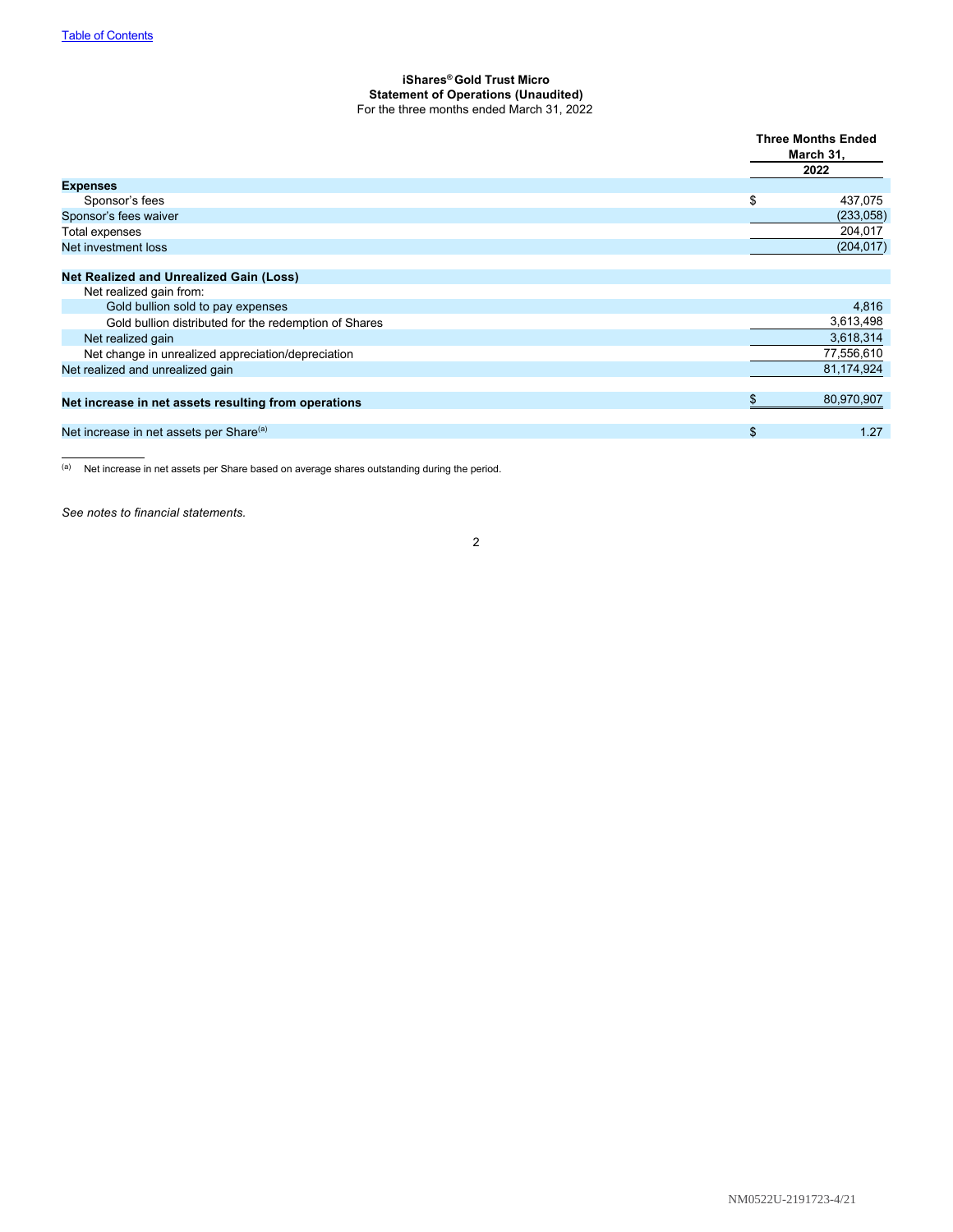## <span id="page-4-0"></span>**iShares® Gold Trust Micro Statement of Changes in Net Assets (Unaudited)** For the three months ended March 31, 2022

|                                                            | <b>Three Months Ended</b><br>March 31, 2022 |
|------------------------------------------------------------|---------------------------------------------|
| Net Assets at December 31, 2021                            | \$<br>872,384,122                           |
| <b>Operations:</b>                                         |                                             |
| Net investment loss                                        | (204, 017)                                  |
| Net realized gain                                          | 3,618,314                                   |
| Net change in unrealized appreciation/depreciation         | 77,556,610                                  |
| Net increase in net assets resulting from operations       | 80,970,907                                  |
| <b>Capital Share Transactions:</b>                         |                                             |
| <b>Contributions for Shares issued</b>                     | 421,813,732                                 |
| Distributions for Shares redeemed                          | (49, 444, 381)                              |
| Net increase in net assets from capital share transactions | 372,369,351                                 |
| Increase in net assets                                     | 453,340,258                                 |
| Net Assets at March 31, 2022                               | \$<br>1,325,724,380                         |
| Shares issued and redeemed                                 |                                             |
| Shares issued                                              | 22,900,000                                  |
| Shares redeemed                                            | (2,550,000)                                 |
| Net increase in Shares issued and outstanding              | 20,350,000                                  |

*See notes to financial statements.*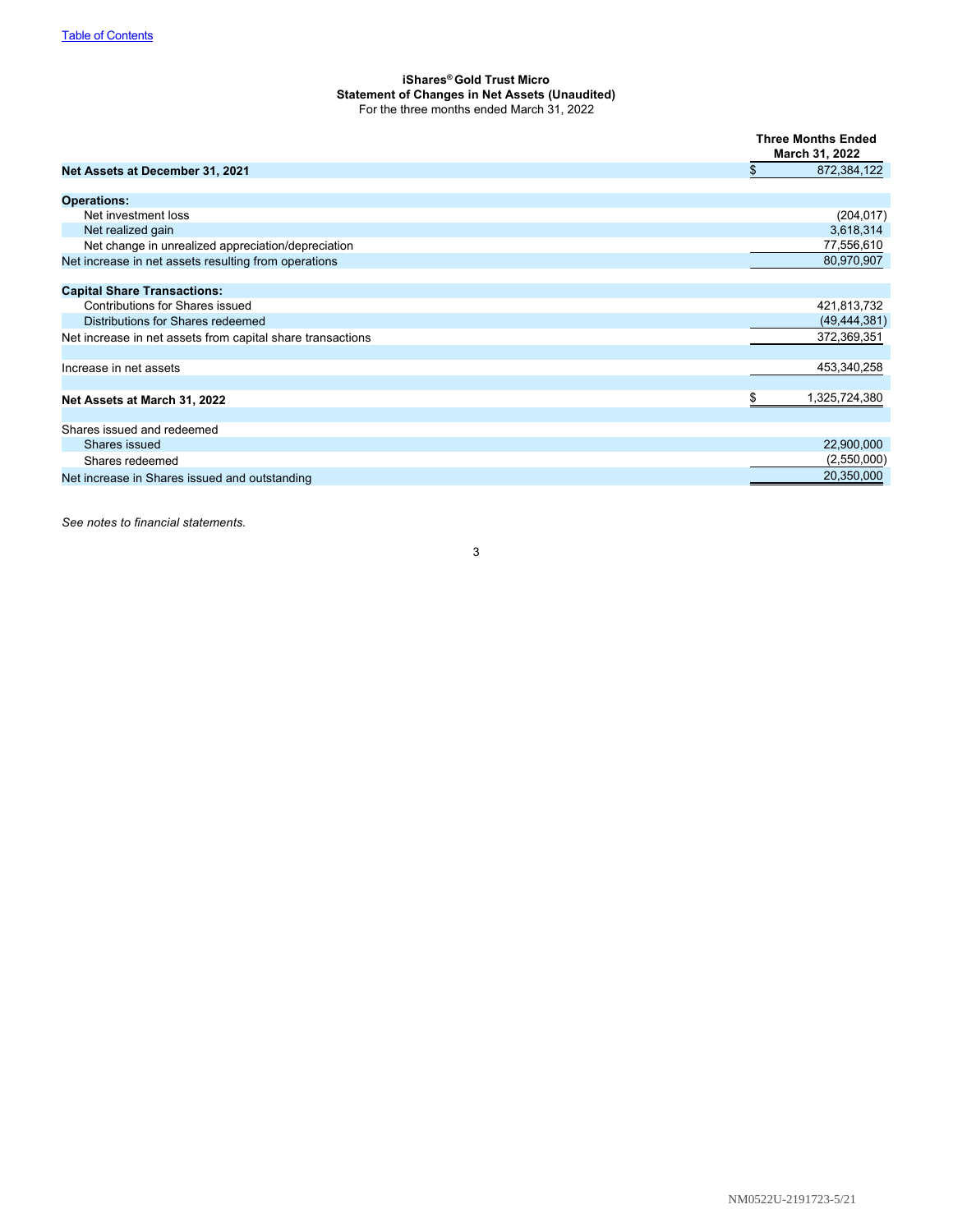## <span id="page-5-0"></span>**iShares® Gold Trust Micro Statement of Cash Flows (Unaudited)** For the three months ended March 31, 2022

|                                                                                                                                                    | <b>Three Months Ended</b><br>March 31,<br>2022 |
|----------------------------------------------------------------------------------------------------------------------------------------------------|------------------------------------------------|
| <b>Cash Flows from Operating Activities</b>                                                                                                        |                                                |
| Proceeds from gold bullion sold to pay expenses                                                                                                    | \$<br>177,684                                  |
| Expenses - Sponsor's fees paid                                                                                                                     | (177,684)                                      |
| Net cash provided by operating activities                                                                                                          |                                                |
| Increase (decrease) in cash                                                                                                                        |                                                |
| Cash, beginning of period                                                                                                                          |                                                |
| Cash, end of period                                                                                                                                |                                                |
| Reconciliation of Net Increase (Decrease) in Net Assets Resulting from Operations to Net Cash Provided by (Used in)<br><b>Operating Activities</b> |                                                |
| Net increase in net assets resulting from operations                                                                                               | \$<br>80,970,907                               |
| Adjustments to reconcile net increase (decrease) in net assets resulting from operations to net cash provided by (used in)                         |                                                |
| operating activities:                                                                                                                              |                                                |
| Proceeds from gold bullion sold to pay expenses                                                                                                    | 177,684                                        |
| Net realized (gain) loss                                                                                                                           | (3,618,314)                                    |
| Net change in unrealized appreciation/depreciation                                                                                                 | (77, 556, 610)                                 |
| Change in operating assets and liabilities:                                                                                                        |                                                |
| Sponsor's fees payable                                                                                                                             | 26,333                                         |
| Net cash provided by (used in) operating activities                                                                                                |                                                |
| Supplemental disclosure of non-cash information:                                                                                                   |                                                |
| Gold bullion contributed for Shares issued                                                                                                         | \$<br>421,813,732                              |
| Gold bullion distributed for Shares redeemed                                                                                                       | \$<br>(49, 444, 381)                           |

4

*See notes to financial statements.*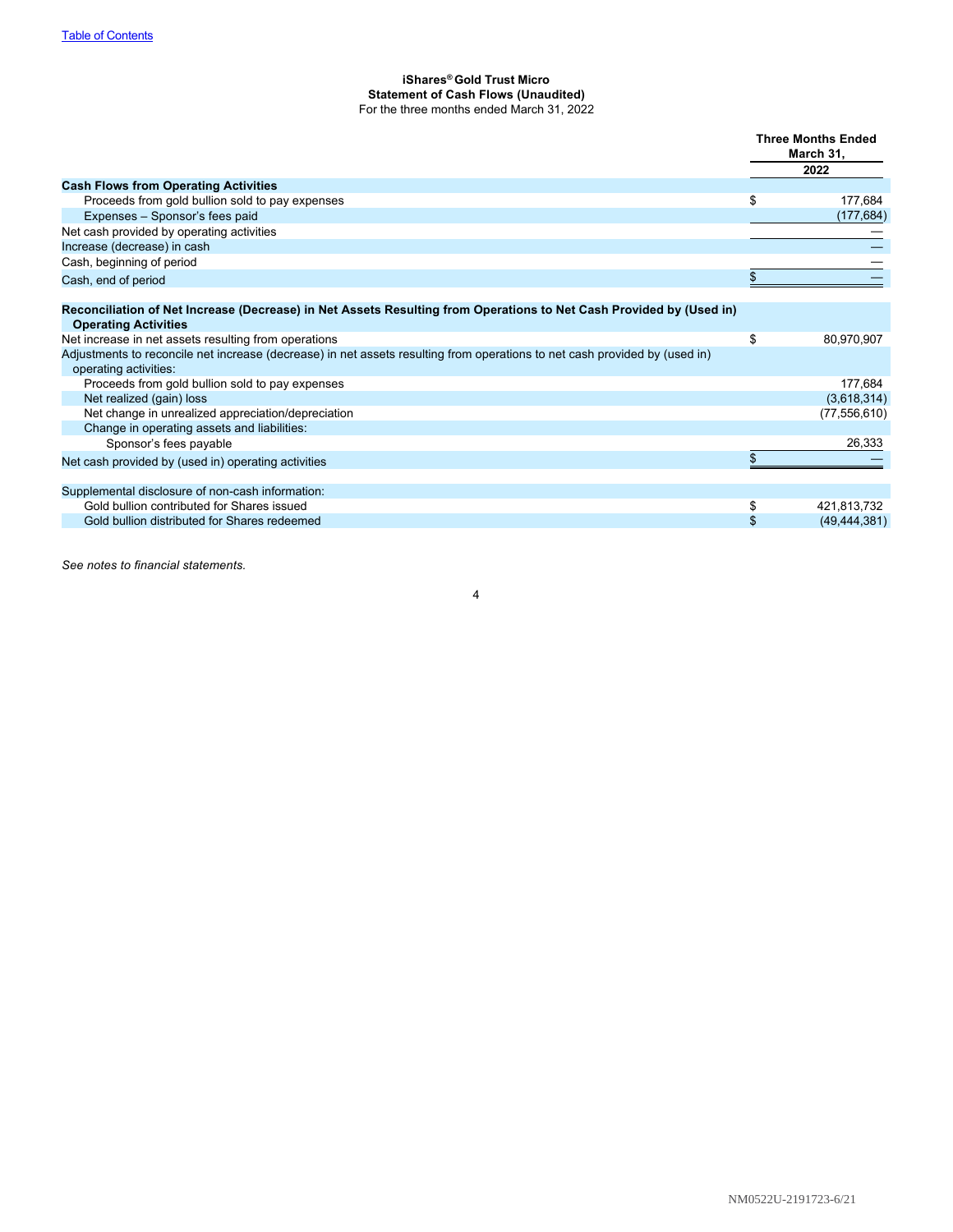#### <span id="page-6-0"></span>**iShares® Gold Trust Micro Schedules of Investments (Unaudited)** At March 31, 2022 and December 31, 2021

# **March 31, 2022**

| <b>Description</b>            | <b>Ounces</b>                      |    | Cost          | <b>Fair Value</b>   |
|-------------------------------|------------------------------------|----|---------------|---------------------|
| Gold bullion                  | 682,647                            | \$ | 1,234,448,048 | \$<br>1,325,800,708 |
|                               |                                    |    |               |                     |
| Total Investments - 100.01%   |                                    |    |               | 1,325,800,708       |
| Less Liabilities $- (0.01)$ % |                                    |    |               | (76, 328)           |
| Net Assets - 100.00%          |                                    |    |               | 1,325,724,380       |
| <b>Description</b>            | December 31, 2021<br><b>Ounces</b> |    | Cost          | <b>Fair Value</b>   |
| Gold bullion                  | 479,334                            | \$ | 858,638,067   | \$<br>872,434,117   |
|                               |                                    |    |               |                     |
| Total Investments - 100.01%   |                                    |    |               | 872,434,117         |
| Less Liabilities $-$ (0.01)%  |                                    |    |               | (49, 995)           |
| Net Assets - 100.00%          |                                    |    |               | 872,384,122         |

*See notes to financial statements.*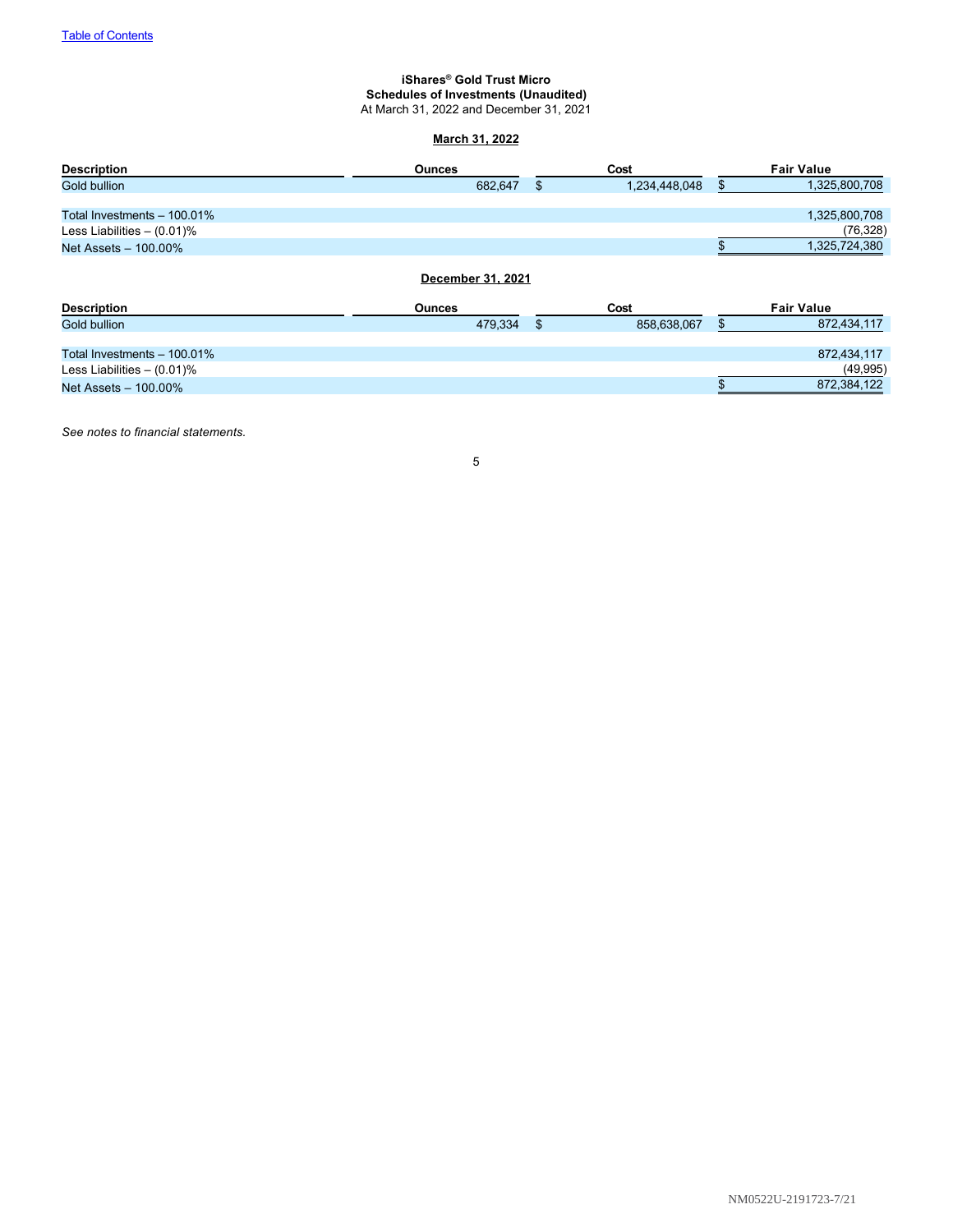#### <span id="page-7-0"></span>**iShares® Gold Trust Micro Notes to Financial Statements (Unaudited)** March 31, 2022

#### **1 - Organization**

The iShares Gold Trust Micro (the "Trust") was organized on June 15, 2021 as a New York trust. The trustee is The Bank of New York Mellon (the "Trustee"), which is responsible for the day-to-day administration of the Trust. The Trust's sponsor is iShares Delaware Trust Sponsor LLC, a Delaware limited liability company (the "Sponsor"). The Trust is governed by the provisions of the First Amended and Restated Depositary Trust Agreement (the "Trust Agreement") executed by the Trustee and the Sponsor as of January 31, 2022. The Trust issues units of beneficial interest ("Shares") representing fractional undivided beneficial interests in its net assets.

BlackRock Financial Management, Inc., (the "Seed Capital Investor"), contributed 5,000 ounces of Gold in exchange for 500,000 shares (the "Seed Creation Baskets") on June 15, 2021 for the benefit of BlackRock Financial Management, Inc. At contribution, the value of the gold deposited with the Trust was based on the price of an ounce of gold of \$1,865.10. The Seed Capital Investor is an affiliate of the Sponsor. The Seed Capital Investor did not and will not receive from the Trust, the Sponsor or any of their affiliates any fee or other compensation in connection with the sale of the Seed Creation Baskets.

The Trust seeks to reflect generally the performance of the price of gold. The Trust seeks to reflect such performance before payment of the Trust's expenses and liabilities. The Trust is designed to provide a vehicle for investors to make an investment similar to an investment in gold.

The accompanying unaudited financial statements were prepared in accordance with generally accepted accounting principles in the United States of America ("U.S. GAAP") for interim financial information and with the instructions for Form 10-Q and the rules and regulations of the U.S. Securities and Exchange Commission (the "SEC"). In the opinion of management, all material adjustments, consisting only of normal recurring adjustments considered necessary for a fair statement of the interim period financial statements, have been made. Interim period results are not necessarily indicative of results for a full-year period. These financial statements and the notes thereto should be read in conjunction with the Trust's financial statements included in its Annual Report on Form 10-K for the year ended December 31, 2021, as filed with the SEC on March 1, 2022.

The Trust qualifies as an investment company solely for accounting purposes and not for any other purpose and follows the accounting and reporting guidance under the Financial Accounting Standards Board Accounting Standards Codification Topic 946, *Financial Services - Investment Companies,* but is not registered, and is not required to be registered, as an investment company under the Investment Company Act of 1940, as amended.

#### **2 - Significant Accounting Policies**

#### *A. Basis of Accounting*

The following significant accounting policies are consistently followed by the Trust in the preparation of its financial statements in conformity with U.S. GAAP. The preparation of financial statements in conformity with U.S. GAAP requires management to make certain estimates and assumptions that affect the reported amounts of assets and liabilities and disclosures of contingent assets and liabilities at the date of the financial statements and the reported amounts of revenue and expenses during the reporting period. Actual results could differ from those estimates.

#### *B. Gold Bullion*

JPMorgan Chase Bank N.A., London branch (the "Custodian"), is responsible for the safekeeping of gold bullion owned by the Trust.

Fair value of the gold bullion held by the Trust is based on that day's London Bullion Market Association ("LBMA") Gold Price PM. "LBMA Gold Price PM" is the price per fine troy ounce of gold, stated in U.S. dollars, determined by ICE Benchmark Administration ("IBA") following an electronic auction consisting of one or more 30-second rounds starting at 3:00 p.m. (London time), on each day that the London gold market is open for business and published shortly thereafter. If there is no LBMA Gold Price PM on any day, the Trustee is authorized to use the most recently announced price of gold determined in an electronic auction hosted by IBA that begins at 10:30 a.m. (London time) ("LBMA Gold Price AM") unless the Trustee, in consultation with the Sponsor, determines that such price is inappropriate as a basis for evaluation.

Gain or loss on sales of gold bullion is calculated on a trade date basis using the average cost method.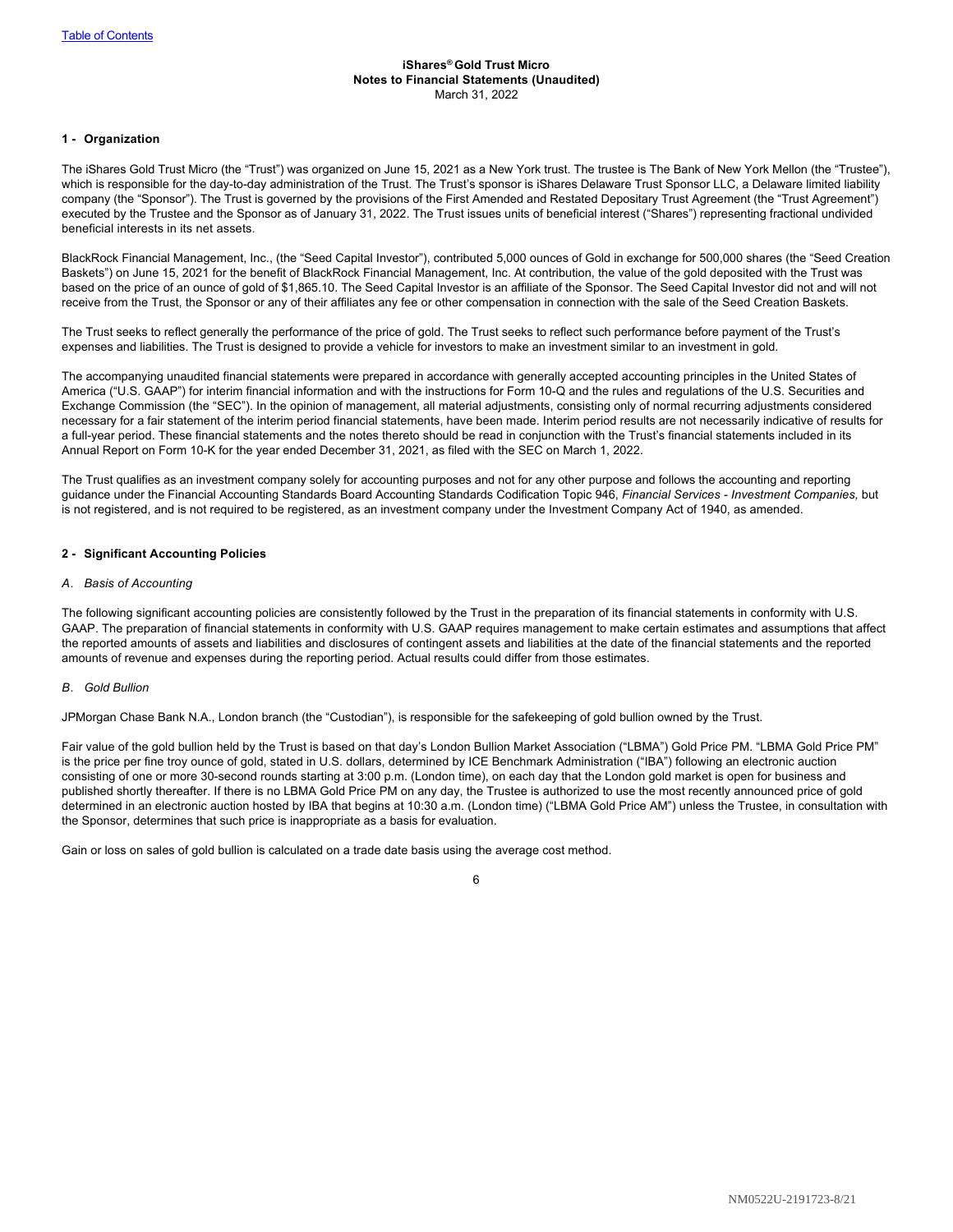#### **[Table of Contents](#page-1-0)**

The following table summarizes activity in gold bullion for the three months ended March 31, 2022:

|                                                    |               |                 |                   | Realized    |
|----------------------------------------------------|---------------|-----------------|-------------------|-------------|
| Three Months Ended March 31, 2022                  | <b>Ounces</b> | Cost            | <b>Fair Value</b> | Gain (Loss) |
| Beginning balance                                  | 479.334       | 858,638,067     | 872.434.117       |             |
| Gold bullion contributed                           | 228.895       | 421.813.732     | 421,813,732       |             |
| Gold bullion distributed                           | (25, 486)     | (45,830,883)    | (49, 444, 381)    | 3,613,498   |
| Gold bullion sold to pay expenses                  | (96)          | (172, 868)      | (177.684)         | 4,816       |
| Net realized gain                                  |               |                 | 3,618,314         |             |
| Net change in unrealized appreciation/depreciation |               |                 | 77.556.610        |             |
| <b>Ending balance</b>                              | 682.647       | \$1.234.448.048 | \$1.325.800.708   | 3.618.314   |

# *C. Calculation of Net Asset Value*

On each business day, as soon as practicable after 4:00 p.m. (New York time), the net asset value of the Trust is obtained by subtracting all accrued fees, expenses and other liabilities of the Trust from the fair value of the gold and other assets held by the Trust. The Trustee computes the net asset value per Share by dividing the net asset value of the Trust by the number of Shares outstanding on the date the computation is made.

#### *D. Offering of the Shares*

Trust Shares are issued and redeemed continuously in aggregations of 50,000 Shares in exchange for gold bullion rather than cash. Individual investors cannot purchase or redeem Shares in direct transactions with the Trust. The Trust only transacts with registered broker-dealers that are eligible to settle securities transactions through the book-entry facilities of the Depository Trust Company and that have entered into a contractual arrangement with the Trustee and the Sponsor governing, among other matters, the creation and redemption of Shares (such broker-dealers, the "Authorized Participants"). Holders of Shares of the Trust may redeem their Shares at any time acting through an Authorized Participant and in the prescribed aggregations of 50,000 Shares; *provided*, that redemptions of Shares may be suspended during any period while regular trading on NYSE Arca, Inc. ("NYSE Arca") is suspended or restricted, or in which an emergency exists as a result of which delivery, disposal or evaluation of gold is not reasonably practicable.

The per Share amount of gold exchanged for a purchase or redemption represents the per Share amount of gold held by the Trust, after giving effect to its **liabilities** 

When gold bullion is exchanged in settlement of a redemption, it is considered a sale of gold bullion for accounting purposes.

#### *E. Federal Income Taxes*

The Trust is treated as a grantor trust for federal income tax purposes and, therefore, no provision for federal income taxes is required. Any interest, expenses, gains and losses are passed through to the holders of Shares of the Trust.

The Sponsor has analyzed applicable tax laws and regulations and their application to the Trust as of March 31, 2022 and does not believe that there are any uncertain tax positions that require recognition of a tax liability.

#### **3 - Trust Expenses**

The Trust pays to the Sponsor a Sponsor's fee that accrues daily at an annualized rate equal to 0.15% of the net asset value of the Trust, paid monthly in arrears. The Sponsor has voluntarily agreed to waive a portion of the Sponsor's Fee so that the Sponsor's Fee after the fee waiver will not exceed 0.07% through June 30, 2024. Although the Sponsor has no current intention of doing so, because the fee waiver is voluntary, the Sponsor may revert to the 0.15% fee prior to June 30, 2024. Should the Sponsor choose to revert to the 0.15% fee (or an amount higher than 0.07% but no greater than 0.15% annualized), prior to June 30, 2024, it will provide shareholders with at least 30 days' prior written notice of such change through either a prospectus supplement to its registration statement or through a report furnished on Form 8-K. The Sponsor has agreed to assume the following administrative and marketing expenses incurred by the Trust: the Trustee's fee and reimbursement for its reasonable out-of-pocket expenses, the Custodian's fee, NYSE Arca listing fees, SEC registration fees, printing and mailing costs, audit fees and expenses, and, effective January 31, 2022, up to \$500,000 per annum in legal fees and expenses. Prior to January 31, 2022 the Sponsor had agreed to assume up to \$100,000 per annum in legal fees and expenses. The Sponsor may determine in its sole discretion to assume legal fees and expenses of the Trust in excess of the amount required under the Trust Agreement. To the extent that the Sponsor does not voluntarily assume such fees and expenses, they will be the responsibility of the Trust. The amount waived is included in Sponsor's fees waived in the Statement of Operations. For the period ended March 31, 2022, the amount waived was \$233,058.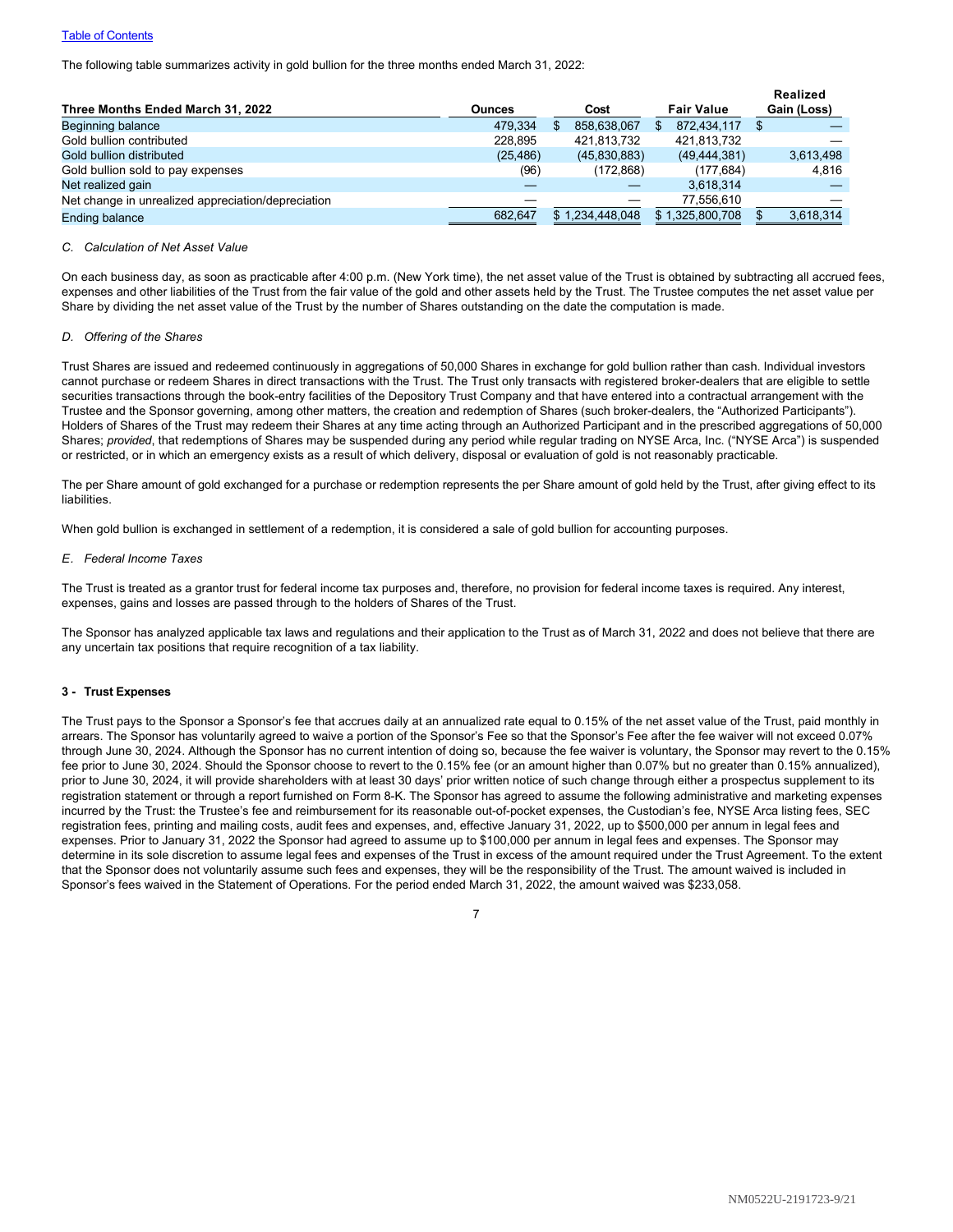### **4 - Related Parties**

The Sponsor and the Trustee are considered to be related parties to the Trust. The Trustee's fee is paid by the Sponsor and is not a separate expense of the Trust.

#### **5 - Indemnification**

The Trust Agreement provides that the Trustee shall indemnify the Sponsor, its directors, employees and agents against, and hold each of them harmless from, any loss, liability, cost, expense or judgment (including reasonable fees and expenses of counsel) (i) caused by the negligence or bad faith of the Trustee or (ii) arising out of any information furnished in writing to the Sponsor by the Trustee expressly for use in the registration statement, or any amendment thereto or periodic or other report filed with the SEC relating to the Shares that is not materially altered by the Sponsor.

The Trust Agreement provides that the Sponsor and its shareholders, directors, officers, employees, affiliates (as such term is defined under the Securities Act of 1933, as amended) and subsidiaries shall be indemnified from the Trust and held harmless against any loss, liability or expense incurred without their (1) negligence, bad faith, willful misconduct or willful malfeasance arising out of or in connection with the performance of their obligations under the Trust Agreement or any actions taken in accordance with the provisions of the Trust Agreement or (2) reckless disregard of their obligations and duties under the Trust Agreement.

The Trust has agreed that the Custodian will only be responsible for any loss or damage suffered by the Trust as a direct result of the Custodian's negligence, fraud or willful default in the performance of its duties.

# **6 - Commitments and Contingent Liabilities**

In the normal course of business, the Trust may enter into contracts with service providers that contain general indemnification clauses. The Trust's maximum exposure under these arrangements is unknown as this would involve future claims that may be made against the Trust that have not yet occurred.

#### **7 - Concentration Risk**

Substantially all of the Trust's assets are holdings of gold bullion, which creates a concentration risk associated with fluctuations in the price of gold. Accordingly, a decline in the price of gold will have an adverse effect on the value of the Shares of the Trust. Factors that may have the effect of causing a decline in the price of gold include large sales by the official sector (governments, central banks, and related institutions); a significant increase in the hedging activities of gold producers; significant changes in the attitude of speculators, investors and other market participants towards gold; global gold supply and demand; global or regional political, economic or financial events and situations; investors' expectations with respect to the rate of inflation; interest rates; investment and trading activities of hedge funds and commodity funds; other economic variables such as income growth, economic output, and monetary policies; and investor confidence.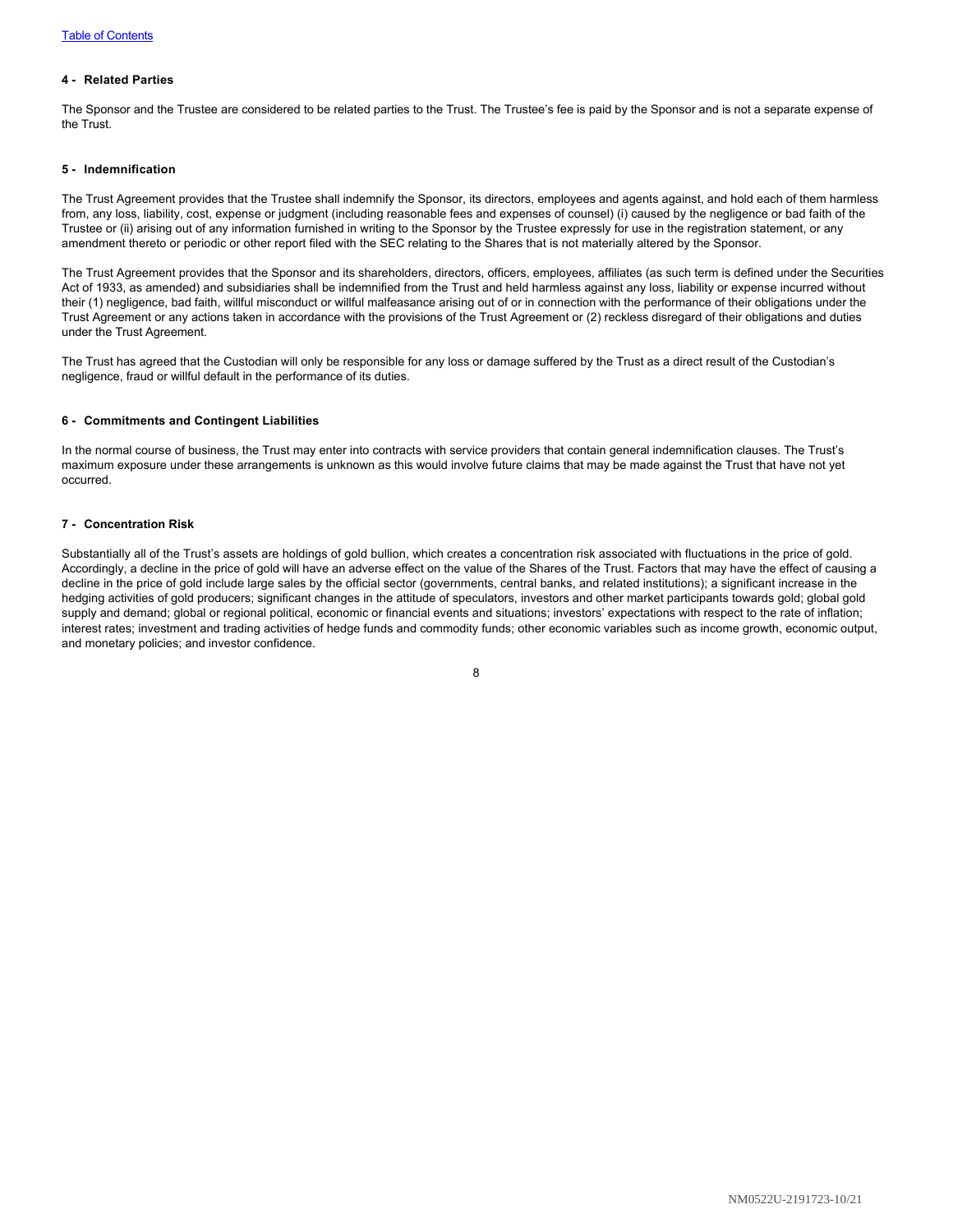#### **8 - Financial Highlights**

The following financial highlights relate to investment performance and operations for a Share outstanding for the three months ended March 31, 2022.

|                                                    | <b>Three Months Ended</b><br>March 31,<br>2022 |
|----------------------------------------------------|------------------------------------------------|
| Net asset value per Share, beginning of period     | 18.19                                          |
| Net investment income <sup>(a)</sup>               | $(0.00)^{(b)}$                                 |
| Net realized and unrealized gain (loss) $(c)$      | 1.22                                           |
| Net increase in net assets from operations         | 1.22                                           |
| Net asset value per Share, end of period           | 19.41                                          |
|                                                    |                                                |
| Total return, at net asset value <sup>(d)(e)</sup> | 6.71%                                          |
|                                                    |                                                |
| Ratio to average net assets:                       |                                                |
| Net investment loss <sup>(f)</sup>                 | (0.07)%                                        |
| Total expenses <sup>(f)</sup>                      | 0.15%                                          |
| Total expenses after fees waived <sup>(f)</sup>    | 0.07%                                          |

(a) Based on average Shares outstanding during the period.<br>(b) Amount is greater than  $$(0,005)$ 

- (c) The amounts reported for a Share outstanding may not accord with the change in aggregate gains and losses on investment for the period due to the timing of Trust Share transactions in relation to the fluctuating fair values of the Trust's underlying investment.
- $(d)$  Based on the change in net asset value of a Share during the period.

(e) Percentage is not annualized.

(f) Percentage is annualized.

#### **9 -Investment Valuation**

U.S. GAAP defines fair value as the price the Trust would receive to sell an asset or pay to transfer a liability in an orderly transaction between market participants at the measurement date. The Trust's policy is to value its investment at fair value.

Various inputs are used in determining the fair value of assets and liabilities. Inputs may be based on independent market data ("observable inputs") or they may be internally developed ("unobservable inputs"). These inputs are categorized into a disclosure hierarchy consisting of three broad levels for financial reporting purposes. The level of a value determined for an asset or liability within the fair value hierarchy is based on the lowest level of any input that is significant to the fair value measurement in its entirety. The three levels of the fair value hierarchy are as follows:

- Level 1 −  Unadjusted quoted prices in active markets for identical assets or liabilities;
- Level 2 −  Inputs other than quoted prices included within Level 1 that are observable for the asset or liability either directly or indirectly, including quoted prices for similar assets or liabilities in active markets, quoted prices for identical or similar assets or liabilities in markets that are not considered to be active, inputs other than quoted prices that are observable for the asset or liability, and inputs that are derived principally from or corroborated by observable market data by correlation or other means; and
- Level 3 −  Unobservable inputs that are unobservable for the asset or liability, including the Trust's assumptions used in determining the fair value of investments.

At March 31, 2022 and December 31, 2021, the value of the gold bullion held by the Trust is categorized as Level 1.

Amount is greater than  $$(0.005)$ .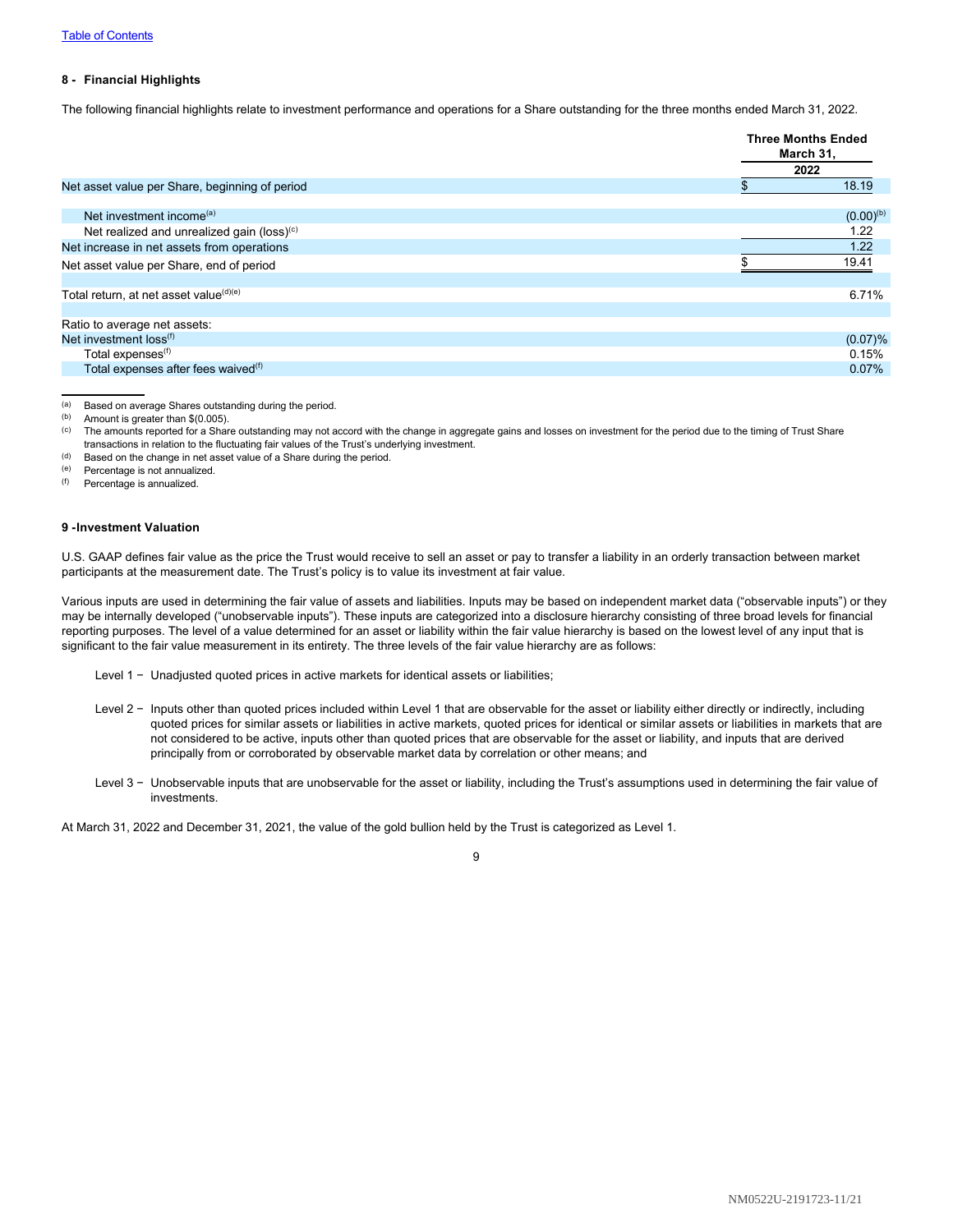#### <span id="page-11-0"></span>**Item 2. Management**'**s Discussion and Analysis of Financial Condition and Results of Operations.**

*This information should be read in conjunction with the financial statements and notes to financial statements included in Item 1 of Part I of this Form 10*‑*Q. The discussion and analysis that follows may contain statements that relate to future events or future performance. In some cases, such forward*‑*looking statements can be identified by terminology such as "may," "should," "could," "expect," "plan," "anticipate," "believe," "estimate," "predict," "potential" or the negative of these terms or other comparable terminology. These statements are only predictions. Actual events or results may differ materially. These statements are based upon certain assumptions and analyses made by the Sponsor on the basis of its perception of historical trends, current conditions and expected future developments, as well as other factors it believes are appropriate in the circumstances. Whether or not actual results and developments will conform to the Sponsor's expectations and predictions, however, is subject to a number of risks and uncertainties, including the special considerations discussed below, general economic, market and business conditions, changes in laws or regulations, including those concerning taxes, made by governmental authorities or regulatory bodies, and other world economic and political developments. Although the Sponsor does not make forward-looking statements unless it believes it has a reasonable basis for doing so, the Sponsor cannot guarantee their accuracy. Except as required by applicable disclosure laws, neither the Trust nor the Sponsor is under a duty to update any of the forward-looking statements to conform such statements to actual results or to a change in the Sponsor's expectations or predictions.*

#### **Introduction**

The iShares Gold Trust Micro (the "Trust") is a grantor trust formed under the laws of the State of New York. The Trust does not have any officers, directors, or employees, and is administered by The Bank of New York Mellon (the "Trustee") acting as trustee pursuant to the Depositary Trust Agreement (the "Trust Agreement") between the Trustee and iShares Delaware Trust Sponsor LLC, the sponsor of the Trust (the "Sponsor"). The Trust issues units of beneficial interest ("Shares") representing fractional undivided beneficial interests in its net assets. The assets of the Trust consist primarily of gold bullion held by a custodian as an agent of the Trust responsible only to the Trustee.

The Trust is a passive investment vehicle and seeks to reflect generally the performance of the price of gold. The Trust seeks to reflect such performance before payment of the Trust's expenses and liabilities. The Trust does not engage in any activities designed to obtain a profit from, or ameliorate losses caused by, changes in the price of gold.

The Trust issues and redeems Shares only in exchange for gold, only in aggregations of 50,000 Shares (a "Basket") or integral multiples thereof, and only in transactions with registered broker-dealers that have previously entered into an agreement with the Sponsor and the Trustee governing the terms and conditions of such issuance (such broker-dealers, the "Authorized Participants"). A list of the current Authorized Participants is available from the Sponsor or the Trustee.

Shares of the Trust trade on NYSE Arca, Inc. under the ticker symbol IAUM.

#### **Valuation of Gold Bullion**; **Computation of Net Asset Value**

On each business day, as soon as practicable after 4:00 p.m. (New York time), the Trustee evaluates the gold held by the Trust and determines the net asset value of the Trust and the NAV. The Trustee values the gold held by the Trust using the price per fine troy ounce of gold determined in an electronic auction hosted by ICE Benchmark Administration ("IBA") that begins at 3:00 p.m. (London time) and published shortly thereafter, on the day the valuation takes place (such price, the "LBMA Gold Price PM"). If there is no announced LBMA Gold Price PM on any day, the Trustee is authorized to use the most recently announced price of gold determined in an electronic auction hosted by IBA that begins at 10:30 a.m. (London time) (such price, the "LBMA Gold Price AM"), unless the Trustee, in consultation with the Sponsor, determines that such price is inappropriate as a basis for evaluation. The LBMA Gold Price AM and LBMA Gold Price PM are used by the Trust because they are commonly used by the U.S. gold market as indicators of the value of gold and are permitted to be used under the Trust Agreement. The use of indicators of the value of gold bullion other than the LBMA Gold Price AM and LBMA Gold Price PM could result in materially different fair value pricing of the gold held by the Trust, and as such, could result in different cost or market adjustments or in different redemption value adjustments of the outstanding redeemable capital Shares. Having valued the gold held by the Trust, the Trustee then subtracts all accrued fees, expenses and other liabilities of the Trust from the total value of the gold held by the Trust and other assets held by the Trust. The result is the net asset value of the Trust. The Trustee computes NAV by dividing the net asset value of the Trust by the number of Shares outstanding on the date the computation is made.

#### **Liquidity**

The Trust is not aware of any trends, demands, conditions or events that are reasonably likely to result in material changes to its liquidity needs. In exchange for a fee, the Sponsor has agreed to assume most of the expenses incurred by the Trust. As a result, the only ordinary expense of the Trust during the period covered by this report was the Sponsor's fee. The Trust's only source of liquidity is its sales of gold.

#### **Critical Accounting Policies**

The financial statements and accompanying notes are prepared in accordance with generally accepted accounting principles in the United States of America. The preparation of these financial statements relies on estimates and assumptions that impact the Trust's financial position and results of operations. These estimates and assumptions affect the Trust's application of accounting policies. Below is a description of the valuation of gold bullion, a critical accounting policy that the Trust believes is important to understanding its results of operations and financial position, is provided in the section entitled "Valuation of Gold Bullion; Computation of Net Asset Value" above. In addition, please refer to Note 2 to the financial statements included in this report for further discussion of the Trust's accounting policies.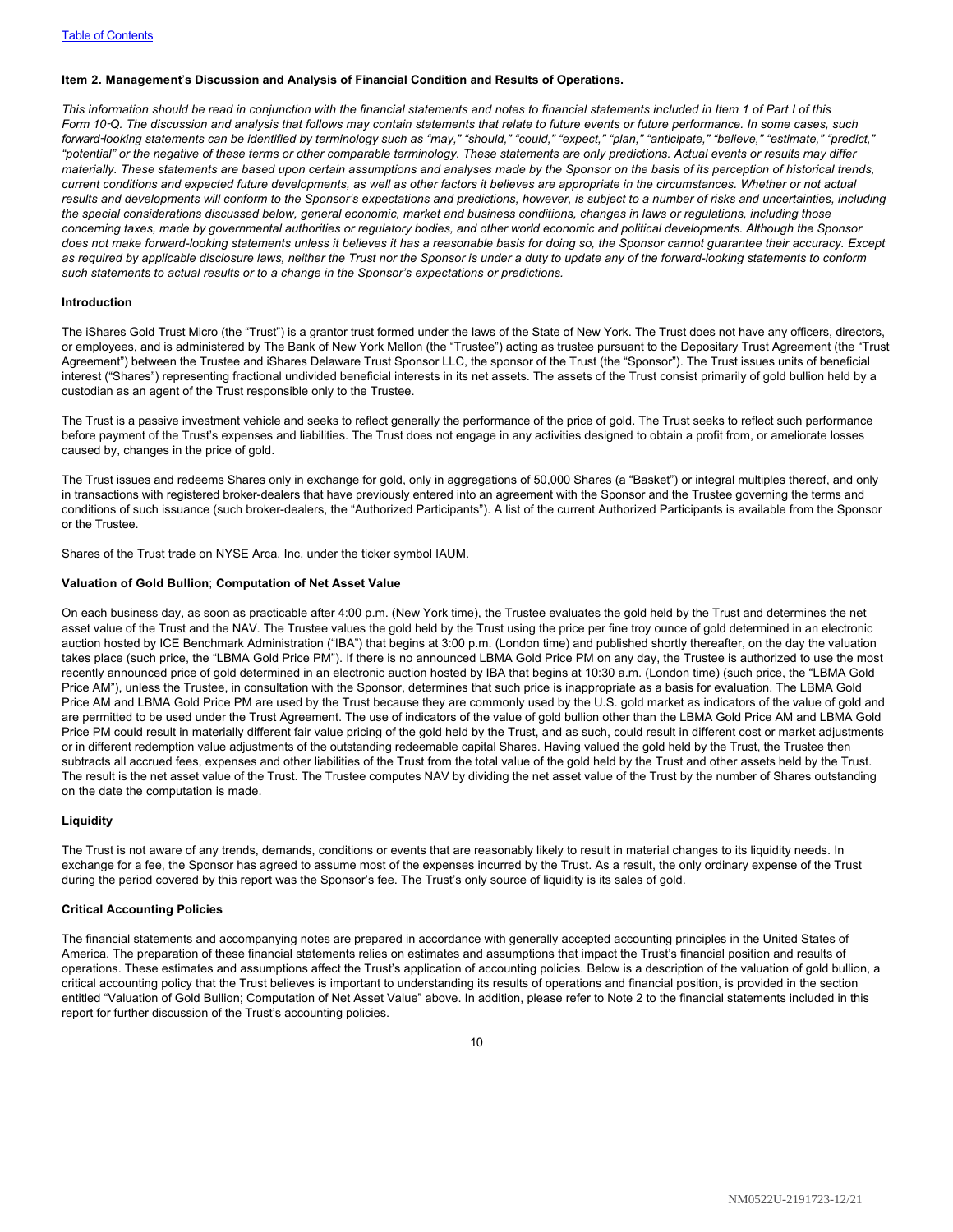#### **Results of Operations**

*The Quarter Ended March 31, 2022*

The Trust's net asset value increased from \$872,384,122 at December 31, 2021 to \$1,325,724,380 at March 31, 2022, a 51.97% increase. The increase in the Trust's net asset value resulted primarily from an increase in the number of outstanding shares, which rose from 47,950,000 Shares at December 31, 2021 to 68,300,000 Shares at March 31, 2022, a consequence of 22,900,000 Shares (458 Baskets) being created and 2,550,000 Shares (51 Baskets) being redeemed during the period. The increase in the Trust's net asset value also benefited from an increase in the LMBA Gold Price, which grew 6.71% from \$1,820.10 at December 31, 2021 to \$1,942.15 at March 31, 2022.

The 6.71% increase in the NAV from \$18.19 at December 31, 2021 to \$19.41 at March 31, 2022 is directly related to the 6.71% increase in the price of gold.

The NAV increased slightly less than the price of gold on a percentage basis due to the Sponsor's fees, which were \$204,017 for the quarter, or 0.02% of the Trust's average weighted assets of \$1,186,510,208 during the quarter. The NAV of \$20.38 on March 8, 2022 was the highest during the quarter, compared with a low during the quarter of \$17.87 on January 28, 2022.

Net increase in net assets resulting from operations for the quarter ended March 31, 2022 was \$80,970,907 resulting from an unrealized gain on investment in gold bullion of \$77,556,610, a net realized gain of \$3,613,498 on gold distributed for the redemption of Shares, and a net realized gain of \$4,816 from gold bullion sold to pay expenses during the quarter, partially offset by a net investment loss of \$204,017. Other than the Sponsor's fees of \$204,017, the Trust had no expenses during the quarter.

#### <span id="page-12-0"></span>**Item 3. Quantitative and Qualitative Disclosures About Market Risk.**

Not applicable.

#### <span id="page-12-1"></span>**Item 4. Controls and Procedures.**

The duly authorized officers of the Sponsor performing functions equivalent to those a principal executive officer and principal financial officer of the Trust would perform if the Trust had any officers, with the participation of the Trustee, have evaluated the effectiveness of the Trust's disclosure controls and procedures, and have concluded that the disclosure controls and procedures of the Trust were effective as of the end of the period covered by this report to provide reasonable assurance that information required to be disclosed in the reports that the Trust files or submits under the Securities Exchange Act of 1934, as amended, is recorded, processed, summarized and reported, within the time periods specified in the applicable rules and forms, and that it is accumulated and communicated to the duly authorized officers of the Sponsor performing functions equivalent to those a principal executive officer and principal financial officer of the Trust would perform if the Trust had any officers, as appropriate to allow timely decisions regarding required disclosure.

There are inherent limitations to the effectiveness of any system of disclosure controls and procedures, including the possibility of human error and the circumvention or overriding of the controls and procedures.

There were no changes in the Trust's internal control over financial reporting that occurred during the period covered by this report that have materially affected, or are reasonably likely to materially affect, the Trust's internal control over financial reporting.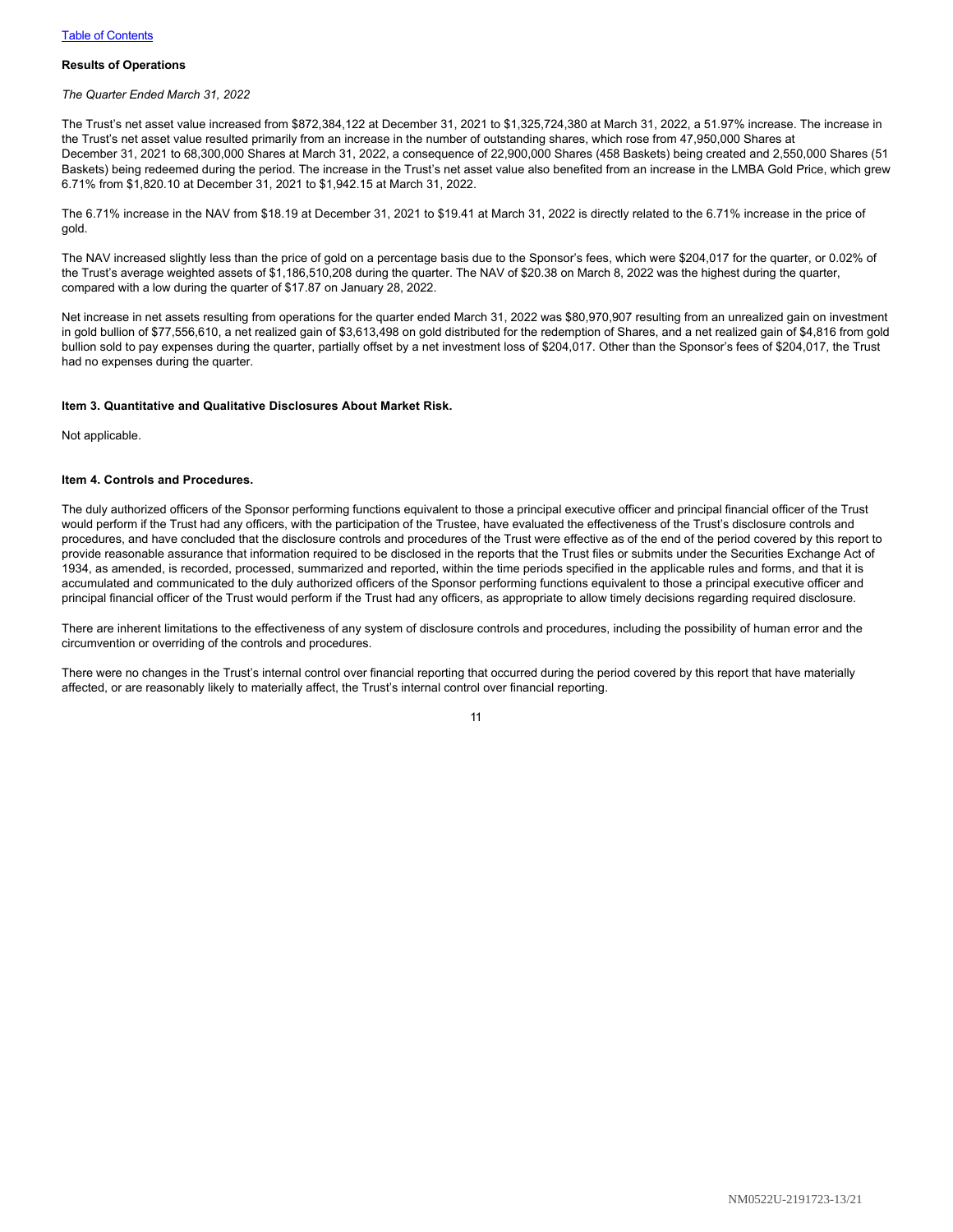#### <span id="page-13-1"></span><span id="page-13-0"></span>**Item 1. Legal Proceedings.**

None.

## <span id="page-13-2"></span>**Item 1A. Risk Factors**

Except as set forth below, there have been no material changes to the Risk Factors last reported under Part I, Item 1A of the registrant's Annual Report on Form 10-K for the period ended December 31, 2021, filed with the Securities and Exchange Commission on March 1, 2022.

#### *Because the Shares are created to reflect the price of the gold held by the Trust, the market price of the Shares will be as unpredictable as the price of gold has historically been. This creates the potential for losses, regardless of whether you hold Shares for a short-, mid- or longterm period.*

Shares are created to reflect, at any given time, the market price of gold owned by the Trust at that time less the Trust's expenses and liabilities. Because the value of Shares depends on the price of gold, it is subject to fluctuations similar to those affecting gold prices. This exposes your investment in Shares to potential losses if you need to sell your Shares at a time when the price of gold is lower than it was when you made your investment in Shares. Even if you are able to hold Shares for the mid- or long-term, you may never realize a profit, because gold markets have historically experienced extended periods of flat or declining prices.

Following an investment in Shares, several factors may have the effect of causing a decline in the prices of gold and a corresponding decline in the price of Shares. Among them:

- large sales, including those by the official sector (government, central banks and related institutions), which own a significant portion of the aggregate world holdings. If one or more of these institutions decide to sell in amounts large enough to cause a decline in world gold prices, the price of the Shares will be adversely affected;
- a significant increase in gold hedging activity by gold producers. Should there be an increase in the level of hedge activity of gold producing companies, it could cause a decline in world gold prices, adversely affecting the price of the Shares;
- a significant change in the attitude of speculators and investors towards gold. Should the speculative community take a negative view towards gold, a decline in world gold prices could occur, negatively impacting the price of the Shares;
- global gold supply and demand, which is influenced by such factors as gold's uses in jewelry, technology and industrial applications, purchases made by investors in the form of bars, coins and other gold products, purchases made by gold producers to unwind gold hedge positions and production and cost levels in major gold-producing countries such as China, South Africa, the United States and Australia;
- global or regional political, economic or financial events and situations, especially those unexpected in nature, including the recent Russian invasion of Ukraine;
- investors' expectations with respect to the rate of inflation;
- interest rates:
- investment and trading activities of hedge funds and commodity funds;
- other economic variables such as income growth, economic output, and monetary policies; and
- investor confidence.

Conversely, several factors may trigger a temporary increase in the price of gold prior to your investment in the Shares. If that is the case, you will be buying Shares at prices affected by the temporarily high prices of gold, and you may incur losses when the causes for the temporary increase disappear.

Russia launched a large-scale invasion of Ukraine on February 24, 2022. The extent and duration of the military action, resulting sanctions and economic impacts are impossible to predict. These and any related events could cause volatility in precious metals prices and have significant impact on Trust performance and the value of an investment in the Shares. Russia is a significant producer of gold. On March 7, 2022, the LBMA suspended six Russian gold and silver refiners from its Good Delivery List. As a result, while existing gold bars from these refiners are considered acceptable, new gold bars are not. Although there was an initial increase in gold prices in late February, which may have been related to the invasion and related events, there has not been a subsequent material impact on gold prices or volatility, the Trust performance or the NAV per share. Additionally, as of the date of this report, the Trust does not expect that the removal of the new gold bars from Russia will have a material impact on the gold market or on the Trust

Investors should be aware that while gold is used to preserve wealth by investors around the world, there is no assurance that gold will maintain its long-term value in terms of future purchasing power. In the event the price of gold declines, the Sponsor expects the value of an investment in the Shares to decline proportionately.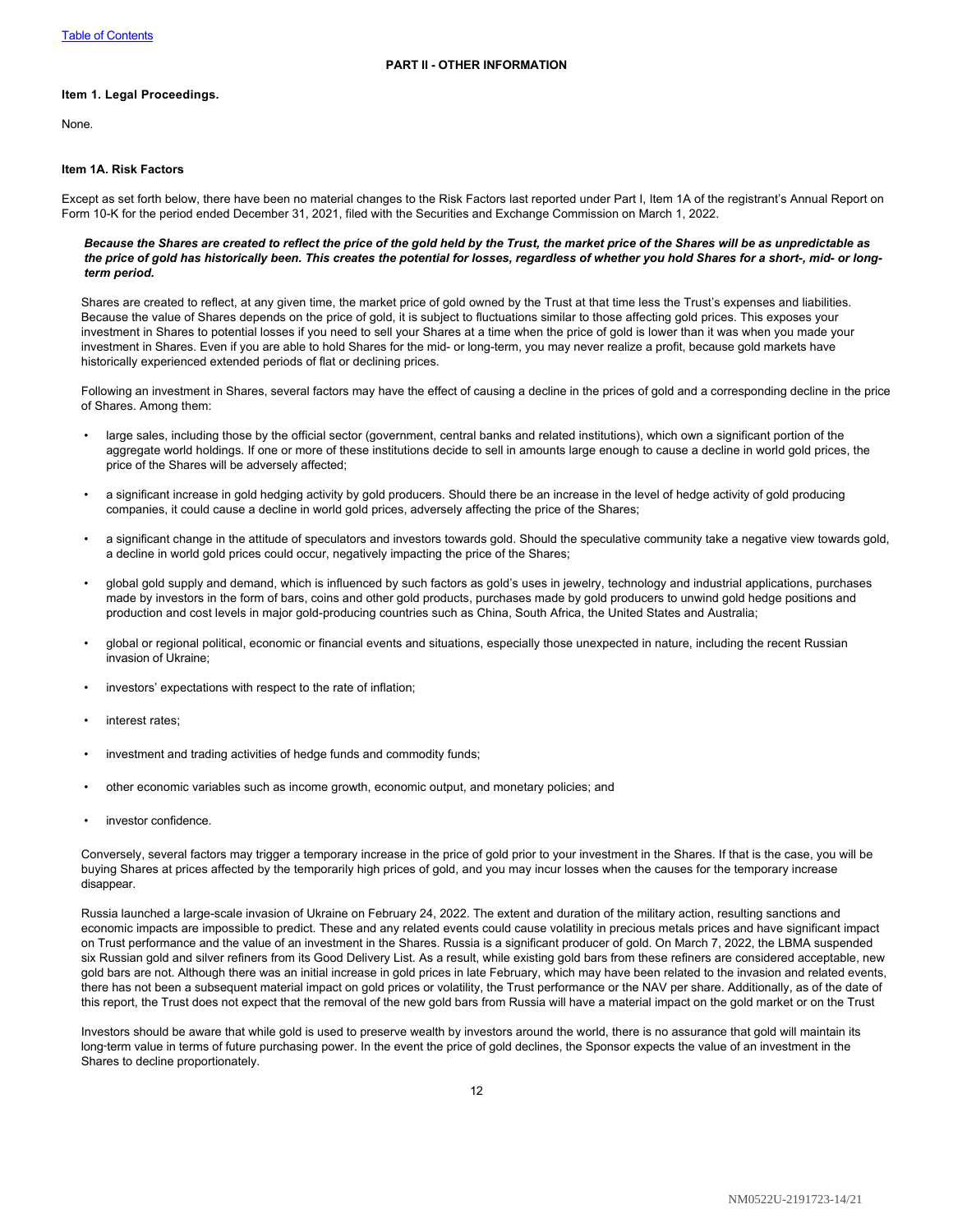Furthermore, although gold has been used as a portfolio diversifier due to its historically low-to-negative correlation with stocks and bonds, diversification does not ensure against, nor can it prevent against, risk of loss.

# <span id="page-14-0"></span>**Item 2. Unregistered Sales of Equity Securities and Use of Proceeds**

a) None.

b) Not applicable.

c) 2,550,000 Shares (51 Baskets) were redeemed during the quarter ended March 31, 2022.

| Period               | <b>Total Number of Shares</b><br>Redeemed |    | <b>Average Ounces of</b><br><b>Gold Paid Per Share</b> |
|----------------------|-------------------------------------------|----|--------------------------------------------------------|
| 01/01/22 to 01/31/22 |                                           |    |                                                        |
| 02/01/22 to 02/28/22 |                                           |    |                                                        |
| 03/01/22 to 03/31/22 | 2.550.000                                 |    | 0.0100                                                 |
| Total                | 2,550,000                                 | .S | 0.0100                                                 |

# <span id="page-14-1"></span>**Item 3. Defaults Upon Senior Securities**

None.

# <span id="page-14-2"></span>**Item 4. Mine Safety Disclosures.**

Not applicable.

# <span id="page-14-3"></span>**Item 5. Other Information.**

Not applicable.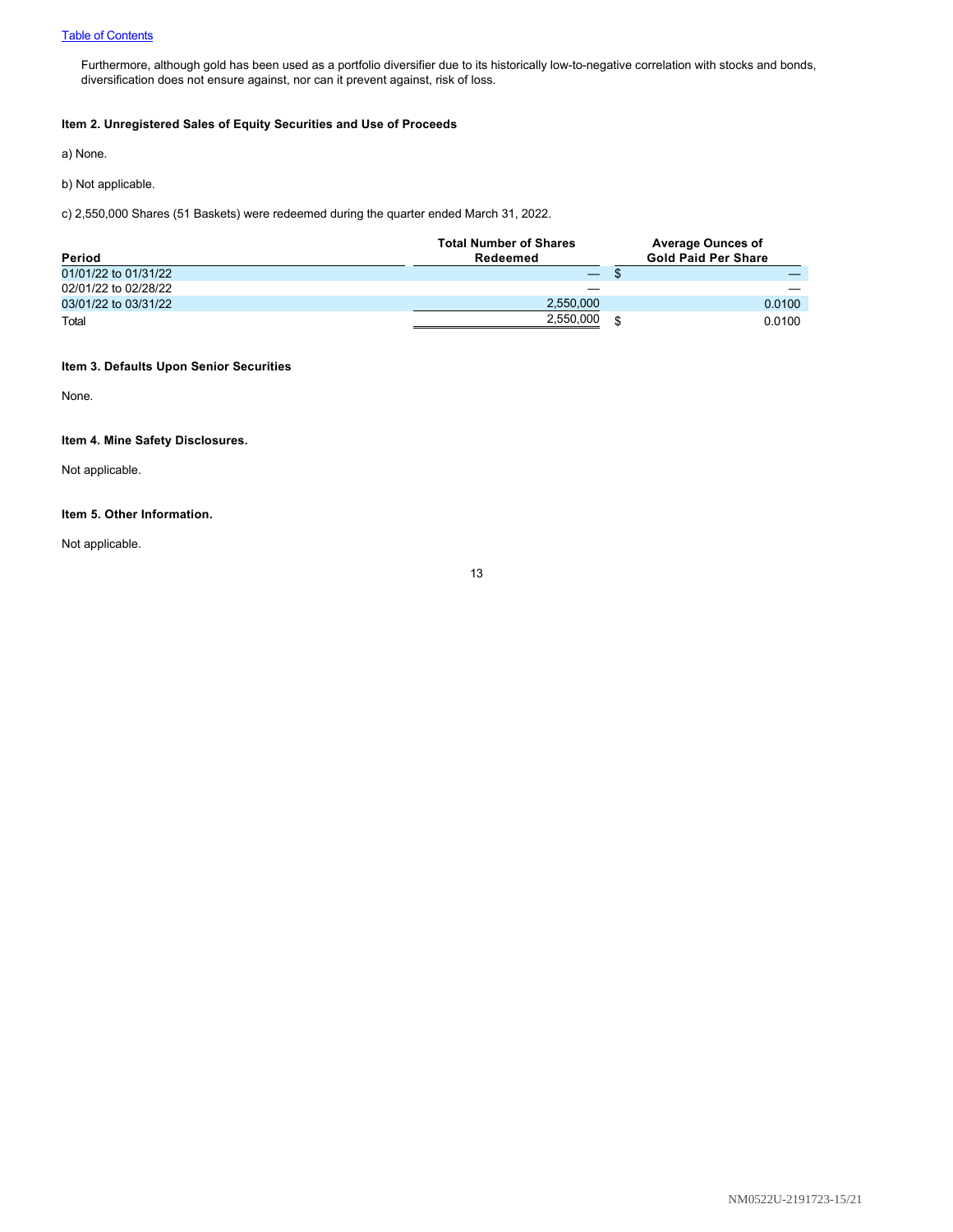# [Table of Contents](#page-1-0)

# <span id="page-15-0"></span>**Item 6. Exhibits**

| <b>Exhibit No.</b> | <b>Description</b>                                                                                                                                                                                                                                            |
|--------------------|---------------------------------------------------------------------------------------------------------------------------------------------------------------------------------------------------------------------------------------------------------------|
| 4.1                | First Amended and Restated Depositary Trust Agreement incorporated by reference to Exhibit 4.1 of the Current Report on Form 8-K filed<br>by the Registrant on January 31, 2022                                                                               |
| 4.2                | Standard Terms for Authorized Participant Agreements is incorporated by reference to Exhibit 4.2 of the Registration Statement on<br>Form S-1 (File No. 333-253614) filed by the Registrant on June 21, 2021                                                  |
| 10.1               | Custodian Agreement between The Bank of New York Mellon and JP Morgan Chase Bank N.A., London branch is incorporated by<br>reference to Exhibit 10.1 of the Registration Statement on Form S-1 (File No. 333-253614) filed by the Registrant on June 21, 2021 |
| 10.2               | Sub-license Agreement is incorporated by reference to Exhibit 10.2 of the Registration Statement on Form S-1 (File No. 333-262546) filed<br>by the Registrant on February 4, 2022                                                                             |
| 31.1               | Certification by Principal Executive Officer Pursuant to Section 302 of the Sarbanes-Oxley Act of 2002                                                                                                                                                        |
| 31.2               | Certification by Principal Financial Officer Pursuant to Section 302 of the Sarbanes-Oxley Act of 2002                                                                                                                                                        |
| 32.1               | Certification by Principal Executive Officer Pursuant to 18 U.S.C. Section 1350, as Adopted Pursuant to Section 906 of the<br>Sarbanes-Oxley Act of 2002                                                                                                      |
| 32.2               | Certification by Principal Financial Officer Pursuant to 18 U.S.C. Section 1350, as Adopted Pursuant to Section 906 of the<br>Sarbanes-Oxley Act of 2002                                                                                                      |
| 101.INS            | Inline XBRL Instance Document - the instance document does not appear in the Interactive Data File because its XBRL tags are<br>embedded within the Inline XBRL document.                                                                                     |
| 101.SCH            | Inline XBRL Taxonomy Extension Schema Document                                                                                                                                                                                                                |
| 101.CAL            | Inline XBRL Taxonomy Extension Calculation Linkbase Document                                                                                                                                                                                                  |
| 101.DEF            | Inline XBRL Taxonomy Extension Definition Linkbase Document                                                                                                                                                                                                   |
| 101.LAB            | Inline XBRL Taxonomy Extension Label Linkbase Document                                                                                                                                                                                                        |
| 101.PRE            | Inline XBRL Taxonomy Extension Presentation Linkbase Document                                                                                                                                                                                                 |

104 Cover Page Interactive Data File included as Exhibit 101 (embedded within the Inline XBRL document)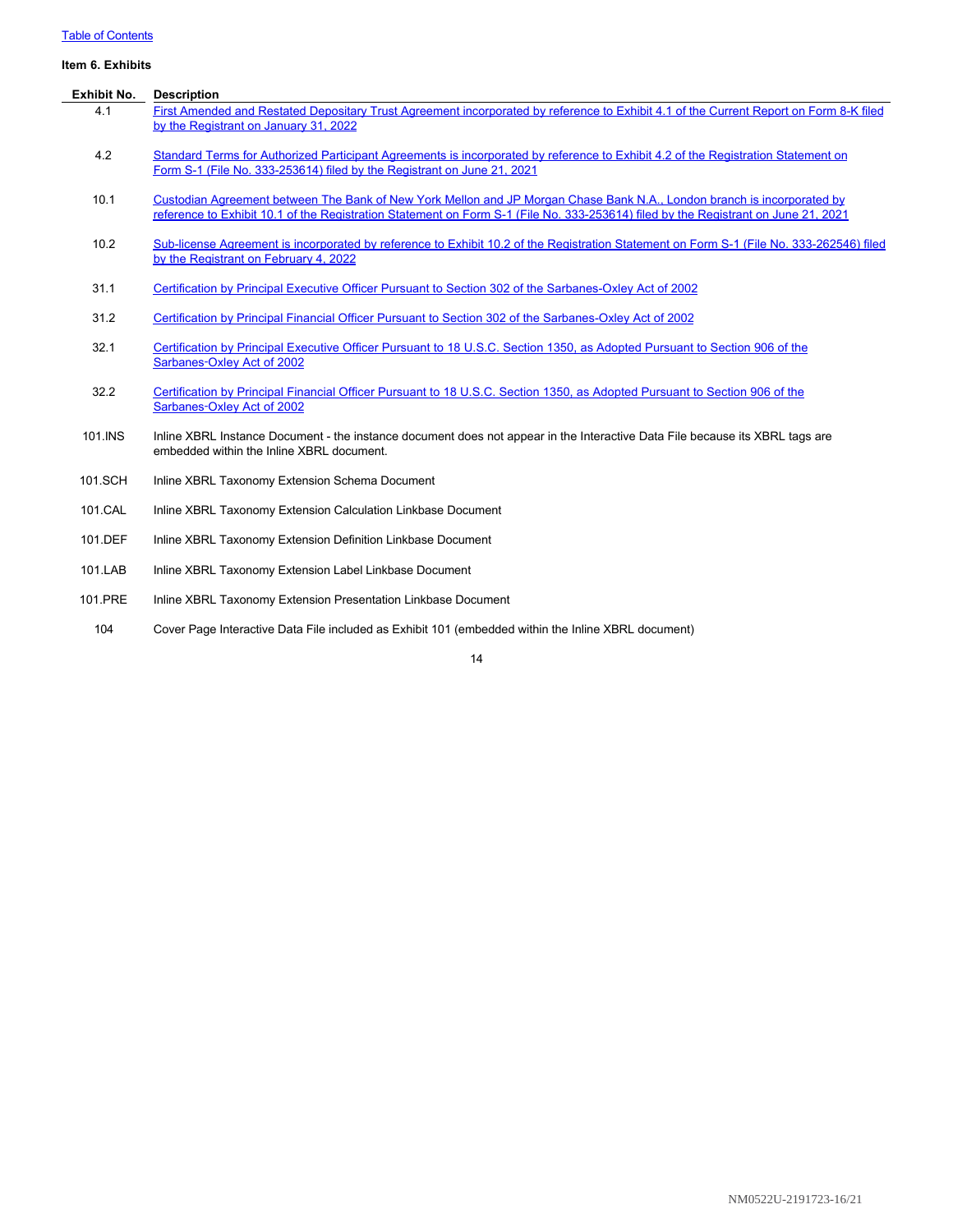### <span id="page-16-0"></span>**SIGNATURES**

Pursuant to the requirements of the Securities Exchange Act of 1934, the registrant has duly caused this report to be signed on its behalf by the undersigned in the capacities\* indicated thereunto duly authorized.

iShares Delaware Trust Sponsor LLC, Sponsor of the iShares Gold Trust Micro (registrant)

/s/ Paul Lohrey **Paul Lohrey Director, President and Chief Executive Officer (Principal executive officer)**

Date: May 5, 2022

/s/ Trent Walker **Trent Walker Chief Financial Officer (Principal financial and accounting officer)**

Date: May 5, 2022

\* The registrant is a trust and the persons are signing in their respective capacities as officers of iShares Delaware Trust Sponsor LLC, the Sponsor of the registrant.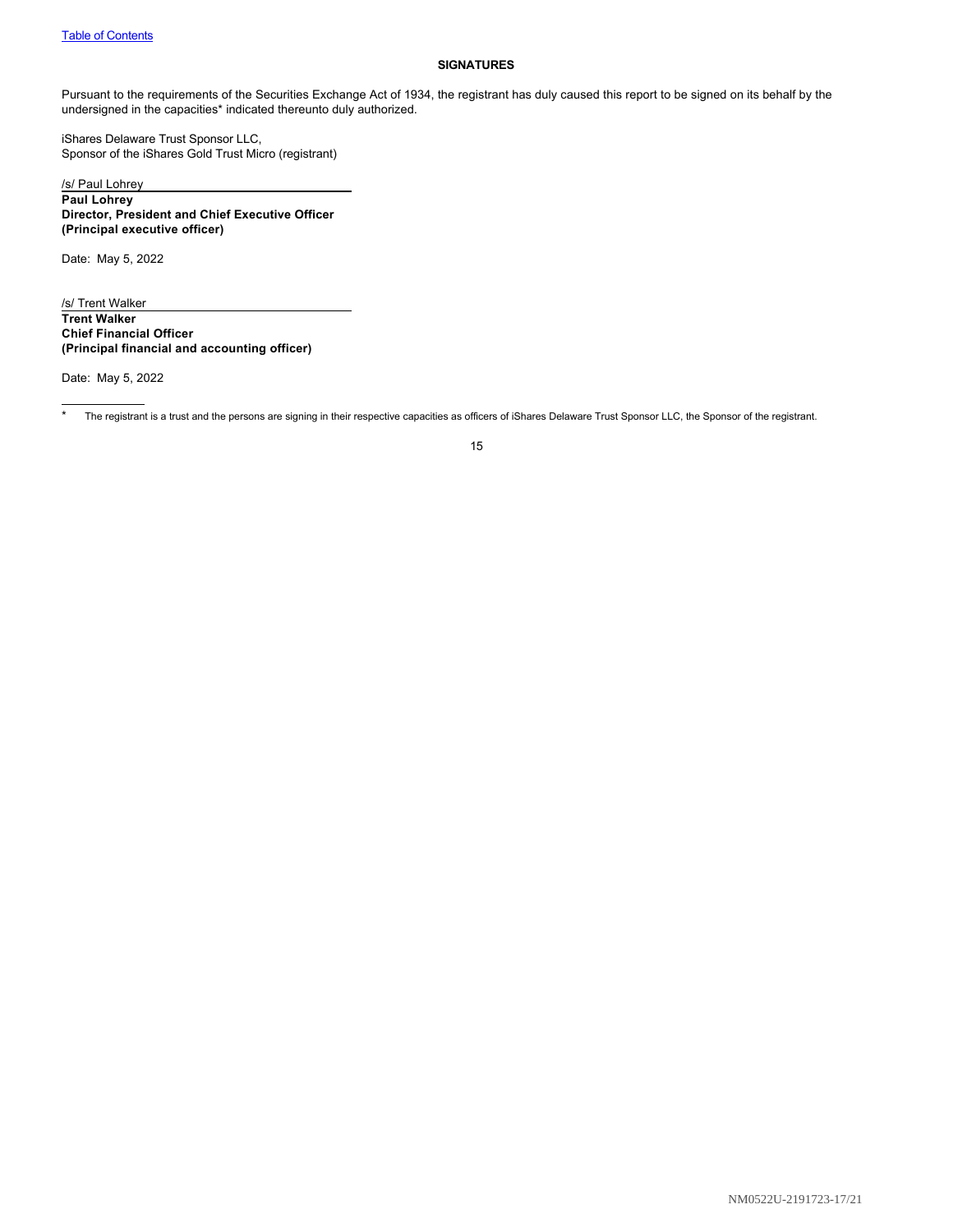<span id="page-17-0"></span>I, Paul Lohrey, certify that:

- 1. I have reviewed this report on Form 10-Q of iShares Gold Trust Micro;
- 2. Based on my knowledge, this report does not contain any untrue statement of a material fact or omit to state a material fact necessary to make the statements made, in light of the circumstances under which such statements were made, not misleading with respect to the period covered by this report;
- 3. Based on my knowledge, the financial statements, and other financial information included in this report, fairly present in all material respects the financial condition, results of operations and cash flows of the registrant as of, and for, the periods presented in this report;
- 4. The registrant's other certifying officer and I are responsible for establishing and maintaining disclosure controls and procedures (as defined in Exchange Act Rules 13a-15(e) and 15d-15(e)) for the registrant and have:
	- a) Designed such disclosure controls and procedures, or caused such disclosure controls and procedures to be designed under our supervision, to ensure that material information relating to the registrant, including its consolidated subsidiaries, is made known to us by others within those entities, particularly during the period in which this report is being prepared;
	- b) Evaluated the effectiveness of the registrant's disclosure controls and procedures and presented in this report our conclusions about the effectiveness of the disclosure controls and procedures, as of the end of the period covered by this report based on such evaluation; and
	- c) Disclosed in this report any change in the registrant's internal control over financial reporting that occurred during the registrant's most recent fiscal quarter (the registrant's fourth fiscal quarter in the case of an annual report) that has materially affected, or is reasonably likely to materially affect, the registrant's internal control over financial reporting; and
- 5. The registrant's other certifying officer and I have disclosed, based on our most recent evaluation of internal control over financial reporting, to the registrant's auditors and the audit committee of the registrant's board of directors (or persons performing the equivalent functions):
	- a) All significant deficiencies and material weaknesses in the design or operation of internal control over financial reporting which are reasonably likely to adversely affect the registrant's ability to record, process, summarize, and report financial information; and
	- b) Any fraud, whether or not material, that involves management or other employees who have a significant role in the registrant's internal control over financial reporting.

Date: May 5, 2022

/s/ Paul Lohrey **Paul Lohrey President and Chief Executive Officer (Principal executive officer)**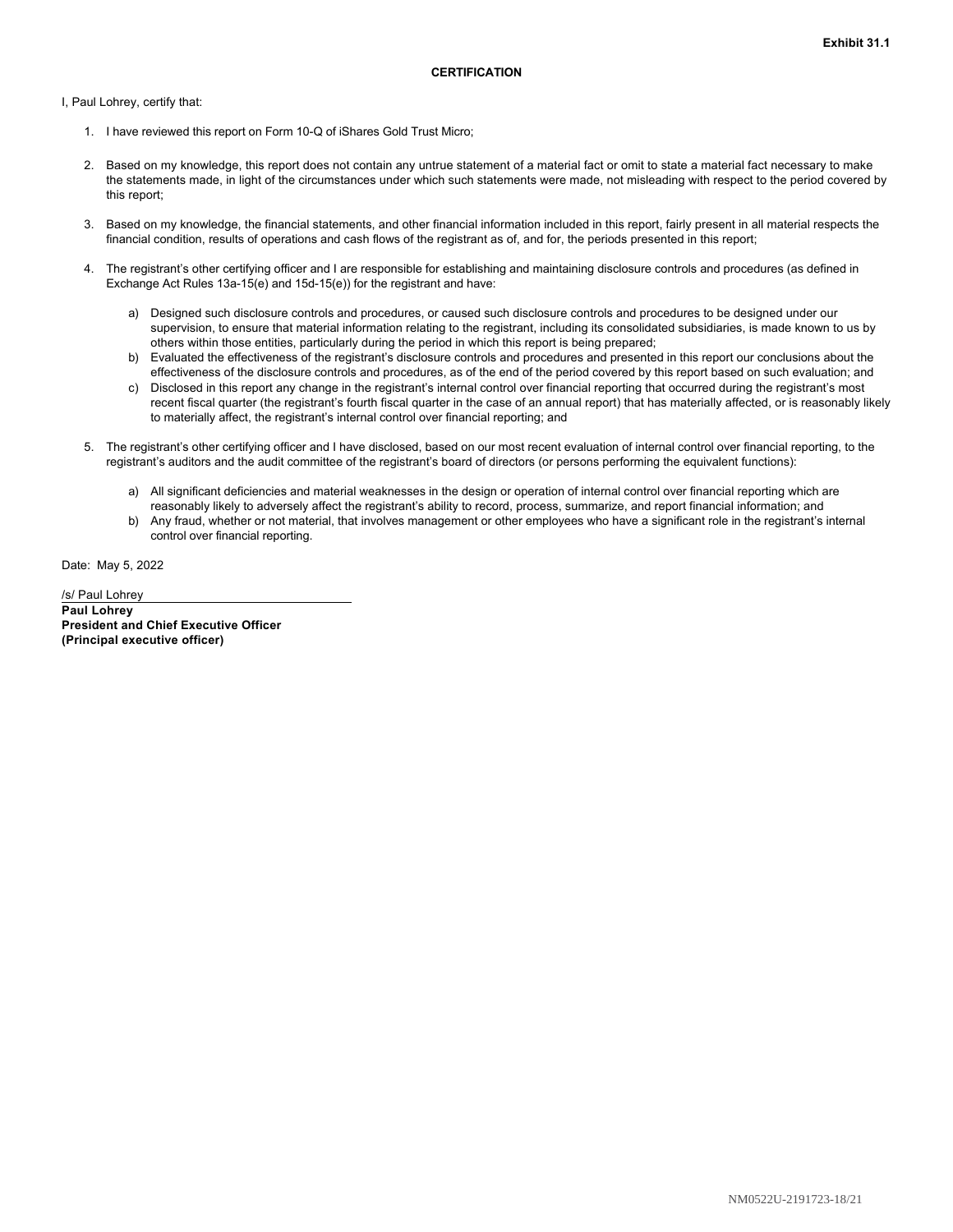<span id="page-18-0"></span>I, Trent Walker, certify that:

- 1. I have reviewed this report on Form 10-Q of iShares Gold Trust Micro;
- 2. Based on my knowledge, this report does not contain any untrue statement of a material fact or omit to state a material fact necessary to make the statements made, in light of the circumstances under which such statements were made, not misleading with respect to the period covered by this report;
- 3. Based on my knowledge, the financial statements, and other financial information included in this report, fairly present in all material respects the financial condition, results of operations and cash flows of the registrant as of, and for, the periods presented in this report;
- 4. The registrant's other certifying officer and I are responsible for establishing and maintaining disclosure controls and procedures (as defined in Exchange Act Rules 13a-15(e) and 15d-15(e)) for the registrant and have:
	- a) Designed such disclosure controls and procedures, or caused such disclosure controls and procedures to be designed under our supervision, to ensure that material information relating to the registrant, including its consolidated subsidiaries, is made known to us by others within those entities, particularly during the period in which this report is being prepared;
	- b) Evaluated the effectiveness of the registrant's disclosure controls and procedures and presented in this report our conclusions about the effectiveness of the disclosure controls and procedures, as of the end of the period covered by this report based on such evaluation; and
	- c) Disclosed in this report any change in the registrant's internal control over financial reporting that occurred during the registrant's most recent fiscal quarter (the registrant's fourth fiscal quarter in the case of an annual report) that has materially affected, or is reasonably likely to materially affect, the registrant's internal control over financial reporting; and
- 5. The registrant's other certifying officer and I have disclosed, based on our most recent evaluation of internal control over financial reporting, to the registrant's auditors and the audit committee of the registrant's board of directors (or persons performing the equivalent functions):
	- a) All significant deficiencies and material weaknesses in the design or operation of internal control over financial reporting which are reasonably likely to adversely affect the registrant's ability to record, process, summarize, and report financial information; and
	- b) Any fraud, whether or not material, that involves management or other employees who have a significant role in the registrant's internal control over financial reporting.

Date: May 5, 2022

/s/ Trent Walker **Trent Walker Chief Financial Officer (Principal financial and accounting officer)**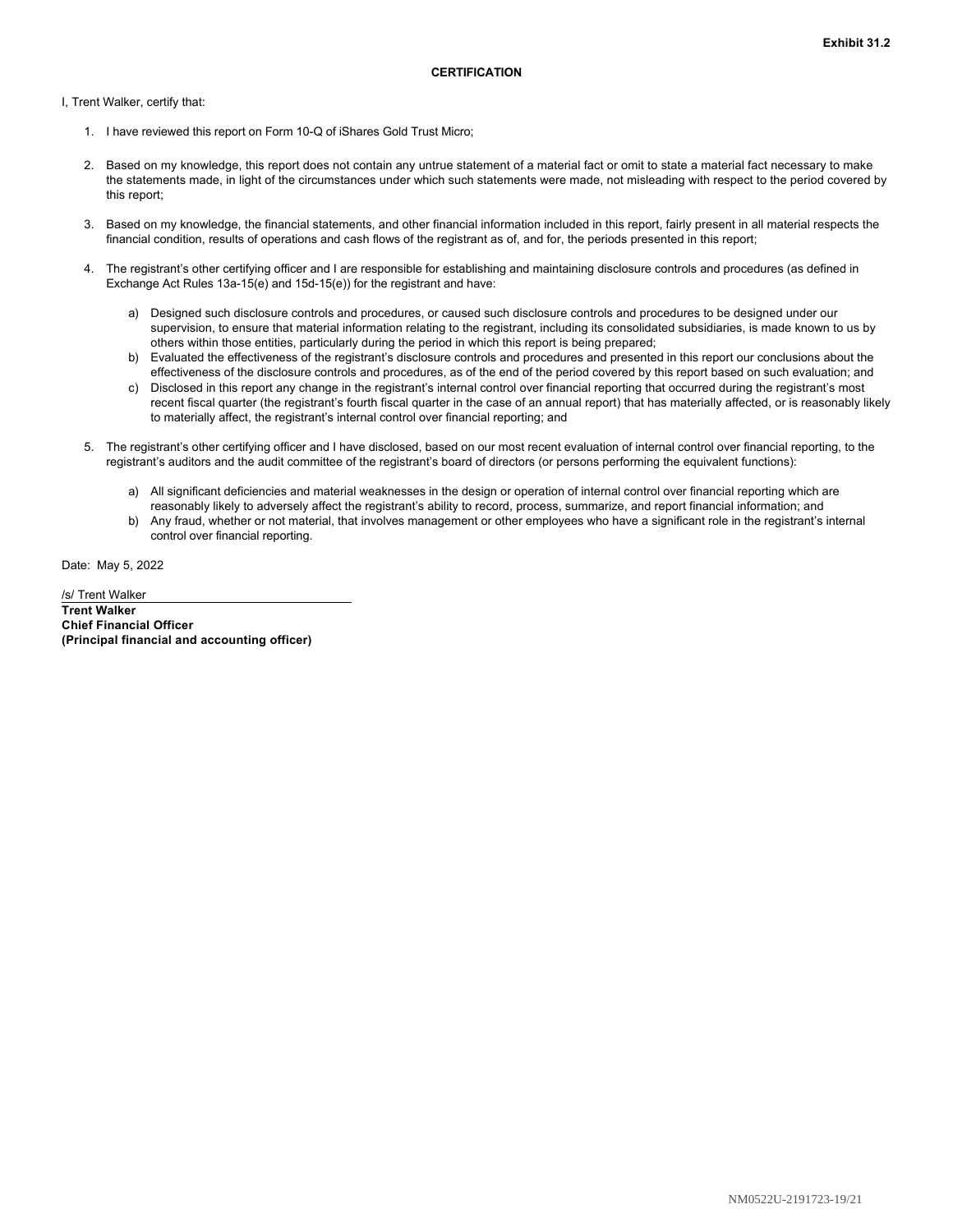#### <span id="page-19-0"></span>**Certification Pursuant to 18 U.S.C. Section 1350, as Adopted Pursuant to Section 906 of the Sarbanes-Oxley Act of 2002**

In connection with the Quarterly Report of iShares Gold Trust Micro (the "Trust") on Form 10-Q for the period ended March 31, 2022 as filed with the Securities and Exchange Commission on the date hereof (the "Report"), I, Paul Lohrey, Chief Executive Officer of iShares Delaware Trust Sponsor LLC, the Sponsor of the Trust, certify, pursuant to 18 U.S.C. Section 1350, as adopted pursuant to Section 906 of the Sarbanes-Oxley Act of 2002, that:

- 1. The Report fully complies with the requirements of Section 13(a) or 15(d) of the Securities Exchange Act of 1934, as amended; and
- 2. The information contained in the Report fairly presents, in all material respects, the financial condition and results of operations of the Trust.

It is not intended that this statement be deemed to be filed for purposes of the Securities Exchange Act of 1934.

Date: May 5, 2022

/s/ Paul Lohrey **Paul Lohrey\* President and Chief Executive Officer (Principal executive officer)**

The registrant is a trust and Mr. Lohrey is signing in his capacity as an officer of iShares Delaware Trust Sponsor LLC, the Sponsor of the registrant.